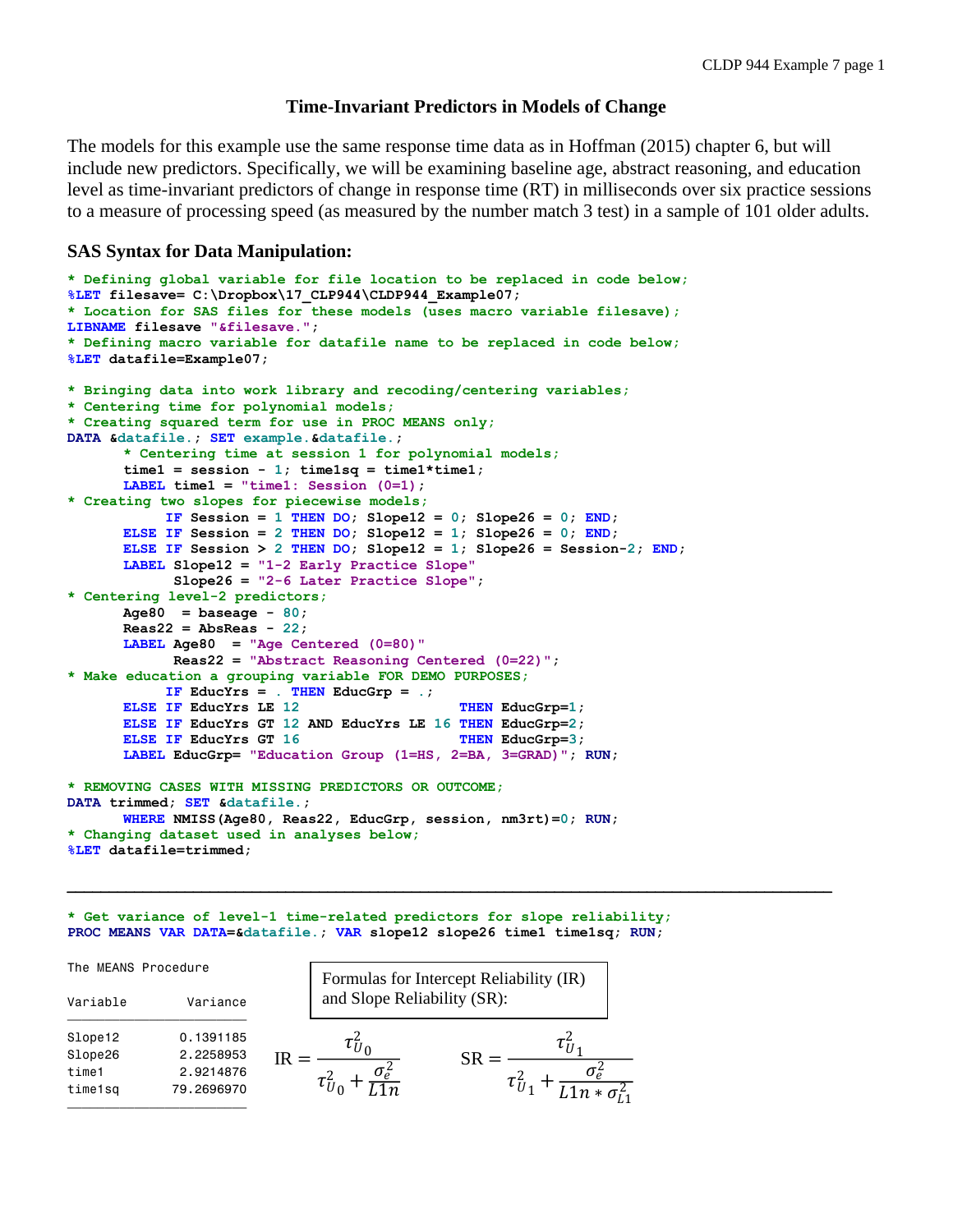# **Model 1a. Baseline Unconditional Random Piecewise Growth Model in REML**

Level 1:  $y_{ti} = \beta_{0i} + \beta_{1i} (Slope12_{ti}) + \beta_{2i} (Slope26_{ti}) + e_{ti}$ Level 2: Intercept:  $\beta_{0i} = \gamma_{00} + U_{0i}$ Slope12:  $\beta_{1i} = \gamma_{10} + U_{1i}$ Slope26:  $\beta_{2i} = \gamma_{20} + U_{2i}$ **TITLE1 "1a: Piecewise Unconditional Model - Random Early/Later Practice Slopes"; PROC MIXED DATA=&datafile. NOCLPRINT COVTEST IC NAMELEN=100 METHOD=REML; CLASS ID session; MODEL nm3rt = Slope12 Slope26 / SOLUTION DDFM=Satterthwaite OUTPM=PredPUnc; \*Save time-predicted RT;; RANDOM INTERCEPT Slope12 Slope26 / GCORR TYPE=UN SUBJECT=ID; REPEATED session / TYPE=VC SUBJECT=ID; ODS OUTPUT CovParms=CovPUnc; \* Save covparms for comparison; RUN; TITLE1; PROC CORR DATA=PredPUnc OUTP=CorrPUnc; VAR pred; WITH nm3rt; RUN; \* Corr of pred and actual RT;** Iteration History Iteration Evaluations -2 Res Log Like Criterion 0 1 9188.48345679 1 1 8275.37431715 0.00000000 Estimated G Correlation Matrix Participant Row Effect ID Col1 Col2 Col3 1 Intercept 101 1.0000 -0.4025 -0.3902 2 Slope12 101 -0.4025 1.0000 -0.1293 3 Slope26 101 -0.3902 -0.1293 1.0000 Covariance Parameter Estimates Standard 7 Cov Parm Subject Estimate Error Value Pr Z UN(1,1) ID 284312 42731 6.65 <.0001 Random Intercept variance UN(2,1) ID -54270 18230 -2.98 0.0029 Int-Slope12 covariance UN(2,2) ID 63954 13244 4.83 <.0001 Random Slope12 variance UN(3,1) ID -10644 3791.26 -2.81 0.0050 Int-Slope26 covariance UN(3,2) ID -1672.30 2097.03 -0.80 0.4252 Slope12-Slope26 covariance UN(3,3) ID 2617.28 636.48 4.11 <.0001 Random Slope26 variance session ID 17673 1435.84 12.31 <.0001 Residual (e) variance Information Criteria Neg2LogLike Parms AIC AICC HQIC BIC CAIC 8275.4 7 8289.4 8289.6 8296.8 8307.7 8314.7 Solution for Fixed Effects Standard Effect Estimate Error DF t Value Pr > |t| Intercept 1961.89 54.6805 100 35.88 <.0001 Predicted RT when time=0 (session 1 here) Slope12 -163.64 30.2188 100 -5.42 <.0001 RT Change/session between sessions 1 and 2 Slope26 -32.8932 6.5888 100 -4.99 <.0001 RT Change/session between sessions 2 and 6 Pearson Correlation Coefficients, N = 606 Prob > |r| under H0: Rho=0 **Prediction of the Contract of the Prediction of the Prediction of the Prediction of the Prediction of the Pred** nm3rt 0.19338 Number Match 3 RT <.0001  $r = .19338 \rightarrow \textbf{TOTAL} \ \mathbf{R}^2 = .0374$ ~ 4% of RT variance is accounted for by 2 piecewise linear effects of session Still use this −2LL for your online homework (it provides 2+ digits after the decimal) These are the correlations among the random effects.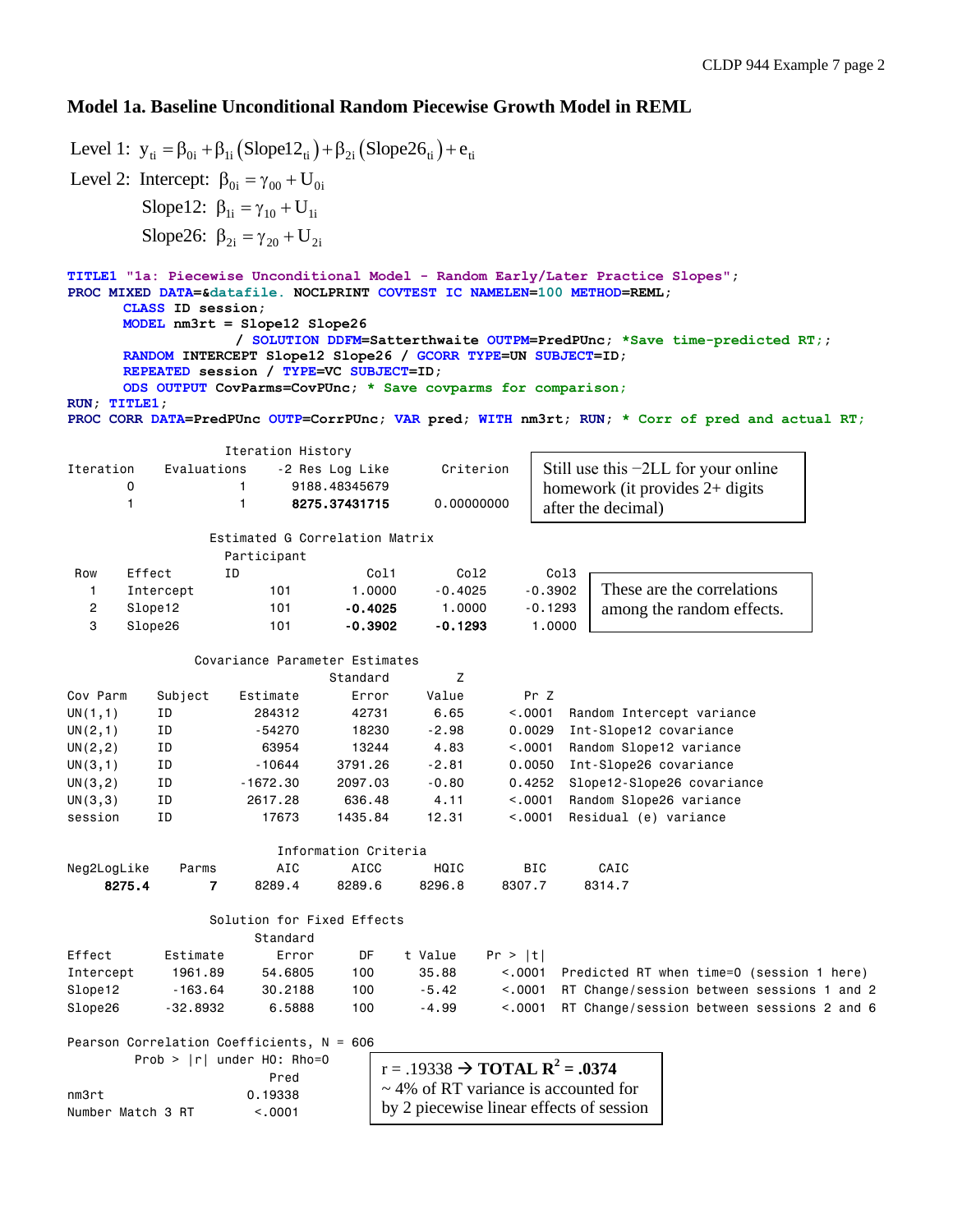|                                       |                                     | <b>CALC</b> |                                            |                             |                                        |
|---------------------------------------|-------------------------------------|-------------|--------------------------------------------|-----------------------------|----------------------------------------|
| <b>Piecewise</b><br><b>Model Term</b> | Random<br><b>Effect</b><br>Variance |             | Residual L1 Sample<br>Variance Size Per L2 | L1<br>Predictor<br>Variance | Random<br><b>Effect</b><br>Reliability |
| Unc Intercept                         | 284312                              | 17673       | 6                                          | 1                           | 0.990                                  |
| Unc Slope12                           | 63954                               | 17673       |                                            | 6 0.1391185                 | 0.751                                  |
| Unc Slope 26                          | 2617.28                             | 17673       |                                            | 6 2.2258953                 | 0.664                                  |

# **Model 1b. Piecewise Model with Fixed Effects of Age on Intercept, Slope12, and Slope26**

\_\_\_\_\_\_\_\_\_\_\_\_\_\_\_\_\_\_\_\_\_\_\_\_\_\_\_\_\_\_\_\_\_\_\_\_\_\_\_\_\_\_\_\_\_\_\_\_\_\_\_\_\_\_\_\_\_\_\_\_\_\_\_\_\_\_\_\_\_\_\_\_\_\_\_\_\_\_\_\_\_\_\_

```
Level 1: y_{ti} = \beta_{0i} + \beta_{1i} (Slope12_{ti}) + \beta_{2i} (Slope26_{ti}) + e_{ti}Level 2: Intercept: \beta_{0i} = \gamma_{00} + \gamma_{01} (Age_i - 80) + U_{0i}Slope12: \beta_{1i} = \gamma_{10} + \gamma_{11} (Age_i - 80) + U_{1i}Slope26: \beta_{2i} = \gamma_{20} + \gamma_{21} (Age_i - 80) + U_{2i}TITLE1 "1b: Add Fixed Effects for Age on Intercept, Slope12, and Slope26";
PROC MIXED DATA=&datafile. NOCLPRINT COVTEST IC NAMELEN=100 METHOD=REML;
       CLASS ID session;
       MODEL nm3rt = Slope12 Slope26 Age80 Age80*Slope12 Age80*Slope26 
              / SOLUTION DDFM=Satterthwaite OUTPM=PredPAge; * Save fixed-predicted RT;
       RANDOM INTERCEPT Slope12 Slope26 / GCORR TYPE=UN SUBJECT=ID; 
       REPEATED session / TYPE=VC SUBJECT=ID;
       ODS OUTPUT CovParms=CovPAge; * Save covparms for comparison;
       CONTRAST "DF=3 Wald Test for Effects of Age"
                  Age80 1, Age80*Slope12 1, Age80*Slope26 1 / CHISQ;
       * Requesting slopes at age 80 and 90;
       ESTIMATE "Slope 1-2 for Age 80" Slope12 1 Age80*Slope12 0;
       ESTIMATE "Slope 1-2 for Age 90" Slope12 1 Age80*Slope12 10;
       ESTIMATE "Slope 2-6 for Age 80" Slope26 1 Age80*Slope26 0;
       ESTIMATE "Slope 2-6 for Age 90" Slope26 1 Age80*Slope26 10;
       * Requesting additional effects for age;
       ESTIMATE "Age Effect at Session 1" Age80 1 Age80*Slope12 0 Age80*Slope26 0;
       ESTIMATE "Age Effect at Session 2" Age80 1 Age80*Slope12 1 Age80*Slope26 0;
       ESTIMATE "Age Effect at Session 3" Age80 1 Age80*Slope12 1 Age80*Slope26 1;
       ESTIMATE "Age Effect at Session 4" Age80 1 Age80*Slope12 1 Age80*Slope26 2;
       ESTIMATE "Age Effect at Session 5" Age80 1 Age80*Slope12 1 Age80*Slope26 3;
       ESTIMATE "Age Effect at Session 6" Age80 1 Age80*Slope12 1 Age80*Slope26 4; 
RUN; TITLE1;
```
Covariance Parameter Estimates

|                      |         |            | Standard | Z       |            |        |  |  |  |
|----------------------|---------|------------|----------|---------|------------|--------|--|--|--|
| Cov Parm             | Subject | Estimate   | Error    | Value   | Pr Z       |        |  |  |  |
| UN(1,1)              | ΙD      | 254286     | 38681    | 6.57    | < 0.001    |        |  |  |  |
| UN(2,1)              | ΙD      | -46576     | 17140    | $-2.72$ | 0.0066     |        |  |  |  |
| UN(2, 2)             | ΙD      | 62742      | 13139    | 4.78    | < 0.001    |        |  |  |  |
| UN(3,1)              | ΙD      | $-9251.94$ | 3583.89  | $-2.58$ | 0.0098     |        |  |  |  |
| UN(3, 2)             | ΙD      | $-2106.57$ | 2100.78  | $-1.00$ | 0.3160     |        |  |  |  |
| UN(3,3)              | ΙD      | 2593.60    | 636.25   | 4.08    | < 0.001    |        |  |  |  |
| session              | ΙD      | 17673      | 1435.84  | 12.31   | < 0.001    |        |  |  |  |
| Information Criteria |         |            |          |         |            |        |  |  |  |
| Neg2LogLike          | Parms   | AIC        | AICC     | HQIC    | <b>BIC</b> | CAIC   |  |  |  |
| 8251.0               | 7       | 8265.0     | 8265.2   | 8272.4  | 8283.3     | 8290.3 |  |  |  |

the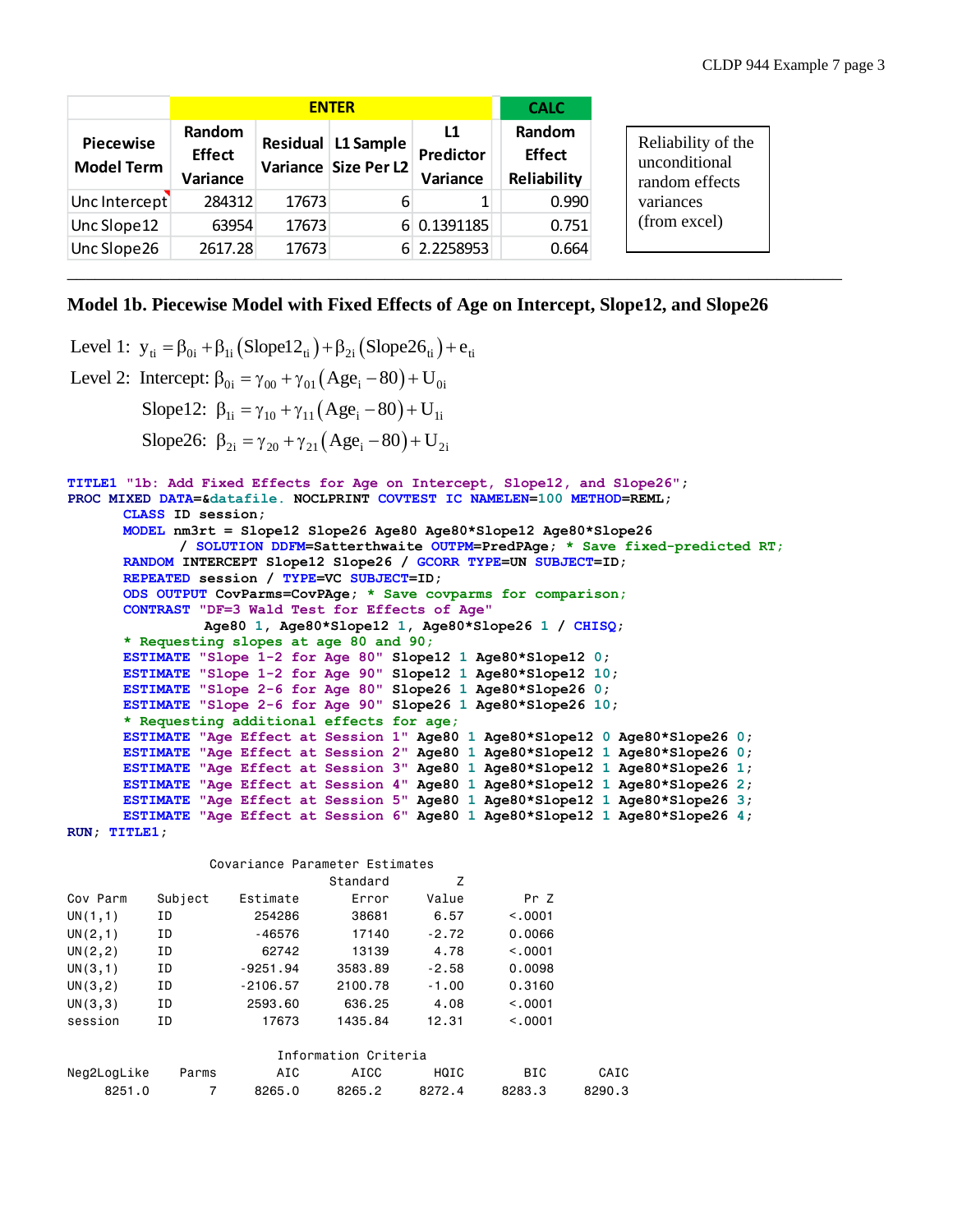# Solution for Fixed Effects

|                         |            | Standard   |           |         |         |         |
|-------------------------|------------|------------|-----------|---------|---------|---------|
| Effect                  | Estimate   | Error      | DF        | t Value | Pr >  t |         |
| Intercept               | 1966.86    | 51,9106    | 99        | 37.89   | < 0.001 |         |
| Slope12                 | $-164.91$  | 30.0311    | 99        | $-5.49$ | < .0001 |         |
| Slope26                 | $-33.1182$ | 6.5734     | 99        | $-5.04$ | < 0.001 |         |
| Age80                   | 29,7804    | 8.5822     | 99        | 3.47    | 0.0008  |         |
| Slope12*Age80           | $-7.5810$  | 4.9650     | 99        | $-1.53$ | 0.1300  |         |
| Slope26*Age80           | $-1.3499$  | 1.0868     | 99        | $-1.24$ | 0.2171  |         |
|                         |            |            | Estimates |         |         |         |
|                         |            |            | Standard  |         |         |         |
| Label                   |            | Estimate   | Error     | DF      | t Value | Pr >  t |
| Slope 1-2 for Age 80    |            | $-164.91$  | 30,0311   | 99      | $-5.49$ | < .0001 |
| Slope 1-2 for Age 90    |            | $-240.72$  | 58,7292   | 99      | $-4.10$ | < 0.001 |
| Slope 2-6 for Age 80    |            | $-33.1182$ | 6,5734    | 99      | $-5.04$ | < 0.001 |
| Slope 2-6 for Age 90    |            | $-46.6173$ | 12,8551   | 99      | $-3.63$ | 0.0005  |
| Age Effect at Session 1 |            | 29,7804    | 8,5822    | 99      | 3.47    | 0.0008  |
| Age Effect at Session 2 |            | 22,1993    | 7.9689    | 99      | 2.79    | 0.0064  |
| Age Effect at Session 3 |            | 20.8494    | 7.5245    | 99      | 2.77    | 0.0067  |
| Age Effect at Session 4 |            | 19,4995    | 7.2176    | 99      | 2.70    | 0.0081  |
| Age Effect at Session 5 |            | 18,1496    | 7.0663    | 99      | 2.57    | 0.0117  |
| Age Effect at Session 6 |            | 16.7997    | 7.0805    | 99      | 2.37    | 0.0196  |

Interpret the fixed intercept:

Interpret the fixed effect of Slope12:

Interpret the fixed effect of Slope26:

Interpret the effect of Age80:

Interpret the effect of Slope12\*Age80:

Interpret the effect of Slope26\*Age80:

Is the age by piecewise model (1b) better than the unconditional piecewise growth model (1a)? How do we know?

|                                   |     | Contrasts |            |         |            |        |
|-----------------------------------|-----|-----------|------------|---------|------------|--------|
|                                   | Num | Den       |            |         |            |        |
| Label                             | DF  | DF        | Chi-Square | F Value | Pr > ChiSa | Pr > F |
| DF=3 Wald Test for Effects of Age |     | 99        | 12.23      | 4.08    | 0.0066     | 0.0089 |

# $\mathbf{Syntax}$  and output for Total- $\mathbf{R}^2$  macro to compare total  $\mathbf{R}^2$  values across models:

**\* Calculate Total R2 change relative to unconditional model; %***TotalR2***(DV=nm3rt, PredFewer=PredPUnc, PredMore=PredPAge);**

### Total R2 (% Reduction) for PredPUnc vs. PredPAge

|          | Pred    |         | Total               |
|----------|---------|---------|---------------------|
| Name     | Corr    | TotalR2 | R <sub>2</sub> Diff |
| PredPUnc | 0.19338 | 0.03740 | ٠                   |
| PredPAge | 0.32795 | 0.10755 | 0.070156            |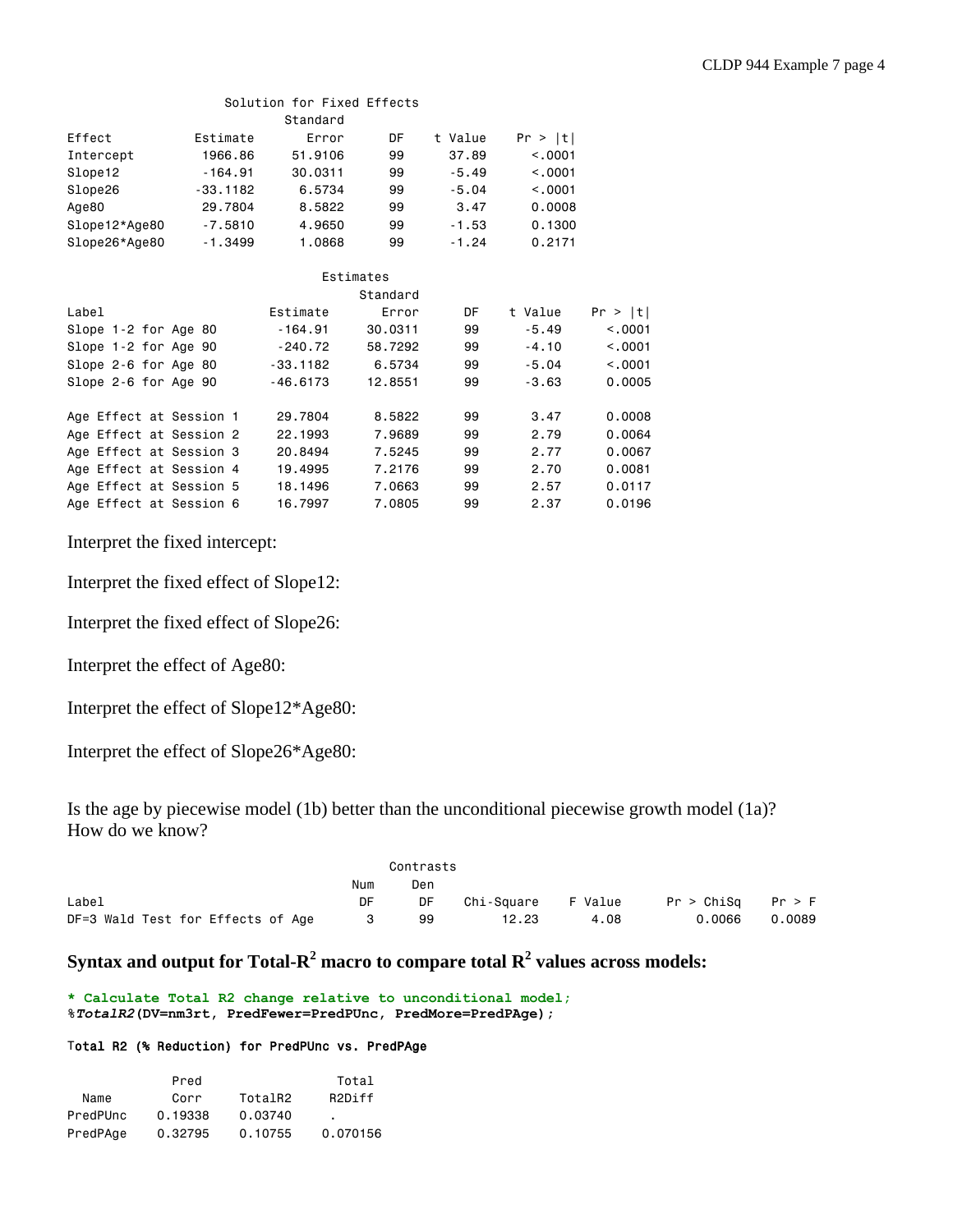**Syntax and output for Pseudo-R <sup>2</sup> macro to compare variance components across models:**

**\* Calculate PseudoR2 relative to unconditional model; %***PseudoR2***(NCov=7, CovFewer=CovPUnc, CovMore=CovPAge);**

### PsuedoR2 (% Reduction) for CovPUnc vs. CovPAge

|         |          |         |          |         |        |          | Pseudo         |
|---------|----------|---------|----------|---------|--------|----------|----------------|
| Name    | CovParm  | Subject | Estimate | StdErr  | ZValue | ProbZ    | R <sub>2</sub> |
| CovPUnc | UN(1,1)  | ΙD      | 284312   | 42731   | 6.65   | < 0.001  | ٠              |
| CovPUnc | UN(2, 2) | ΙD      | 63954    | 13244   | 4.83   | < 0.0001 | ٠              |
| CovPUnc | UN(3,3)  | ΙD      | 2617,28  | 636.48  | 4.11   | < 0.0001 | ٠              |
| CovPUnc | session  | ΙD      | 17673    | 1435.84 | 12.31  | < 0.0001 | ٠              |
| CovPAge | UN(1,1)  | ΙD      | 254286   | 38681   | 6.57   | < 0.001  | 0.10561        |
| CovPAge | UN(2, 2) | ΙD      | 62742    | 13139   | 4.78   | < 0.0001 | 0.01895        |
| CovPAge | UN(3,3)  | ΙD      | 2593.60  | 636,25  | 4.08   | < 0.0001 | 0.00905        |
| CovPAge | session  | ΙD      | 17673    | 1435.84 | 12.31  | < 0.0001 | 0.00000        |

Which variance component should have been reduced by each new fixed effect of age?

### **Model 1c. Piecewise Model with Fixed Effects of Age and Reasoning on Intercept, Slope12, Slope26**

\_\_\_\_\_\_\_\_\_\_\_\_\_\_\_\_\_\_\_\_\_\_\_\_\_\_\_\_\_\_\_\_\_\_\_\_\_\_\_\_\_\_\_\_\_\_\_\_\_\_\_\_\_\_\_\_\_\_\_\_\_\_\_\_\_\_\_\_\_\_\_\_\_\_\_\_\_\_\_\_\_\_\_\_\_\_

Level 1:  $y_{ti} = \beta_{0i} + \beta_{1i} (Slope22_{ti}) + \beta_{2i} (Slope26_{ti}) + e_{ti}$ Level 2: Intercept:  $\beta_{0i} = \gamma_{00} + \gamma_{01} (Age_i - 80) + \gamma_{02} (Reason_i - 22) + U_{0i}$ Slope12:  $\beta_{1i} = \gamma_{10} + \gamma_{11} (Age_i - 80) + \gamma_{12} (Reason_i - 22) + U_{1i}$ Slope26:  $\beta_{2i} = \gamma_{20} + \gamma_{21} (Age_i - 80) + \gamma_{22} (Reason_i - 22) + U_{2i}$ **TITLE1 "1c: Keep Age, Add Fixed Effects for Reasoning on Intercept, Slope12, and Slope26"; PROC MIXED DATA=&datafile. NOCLPRINT COVTEST NAMELEN=100 IC METHOD=REML; CLASS ID session; MODEL nm3rt = Slope12 Slope26 Age80 Age80\*Slope12 Age80\*Slope26 Reas22 Reas22\*Slope12 Reas22\*Slope26 / SOLUTION DDFM=Satterthwaite OUTPM=PredPReas; \* Save fixed-predicted RT; RANDOM INTERCEPT Slope12 Slope26 / GCORR TYPE=UN SUBJECT=ID; REPEATED session / TYPE=VC SUBJECT=ID; ODS OUTPUT CovParms=CovPReas; \* Save covparms for comparison; CONTRAST "DF=3 Wald Test for Effects of Age" Age80 1, Age80\*Slope12 1, Age80\*Slope26 1 / CHISQ; CONTRAST "DF=3 Wald Test for Effects of Reasoning" Reas22 1, Reas22\*Slope12 1, Reas22\*Slope26 1 / CHISQ; \* Requesting additional effects for reasoning; ESTIMATE "Reasoning Effect at Session 1" Reas22 1 Reas22\*Slope12 0 Reas22\*Slope26 0; ESTIMATE "Reasoning Effect at Session 2" Reas22 1 Reas22\*Slope12 1 Reas22\*Slope26 0; ESTIMATE "Reasoning Effect at Session 3" Reas22 1 Reas22\*Slope12 1 Reas22\*Slope26 1; ESTIMATE "Reasoning Effect at Session 4" Reas22 1 Reas22\*Slope12 1 Reas22\*Slope26 2; ESTIMATE "Reasoning Effect at Session 5" Reas22 1 Reas22\*Slope12 1 Reas22\*Slope26 3; ESTIMATE "Reasoning Effect at Session 6" Reas22 1 Reas22\*Slope12 1 Reas22\*Slope26 4; RUN; TITLE1;** Covariance Parameter Estimates

|          |         |            | Standard | Z       |          |
|----------|---------|------------|----------|---------|----------|
| Cov Parm | Subject | Estimate   | Error    | Value   | Pr Z     |
| UN(1,1)  | ΙD      | 242192     | 37151    | 6.52    | < 0.0001 |
| UN(2,1)  | ΙD      | $-49817$   | 17064    | $-2.92$ | 0.0035   |
| UN(2, 2) | ΙD      | 63222      | 13272    | 4.76    | < 0.0001 |
| UN(3,1)  | ΙD      | $-7510.98$ | 3414.18  | $-2.20$ | 0.0278   |
| UN(3, 2) | ΙD      | $-1845.11$ | 2068.67  | $-0.89$ | 0.3724   |
| UN(3,3)  | ΙD      | 2411.55    | 614.00   | 3.93    | < 0.0001 |
| session  | ΙD      | 17673      | 1435.84  | 12.31   | < 0.0001 |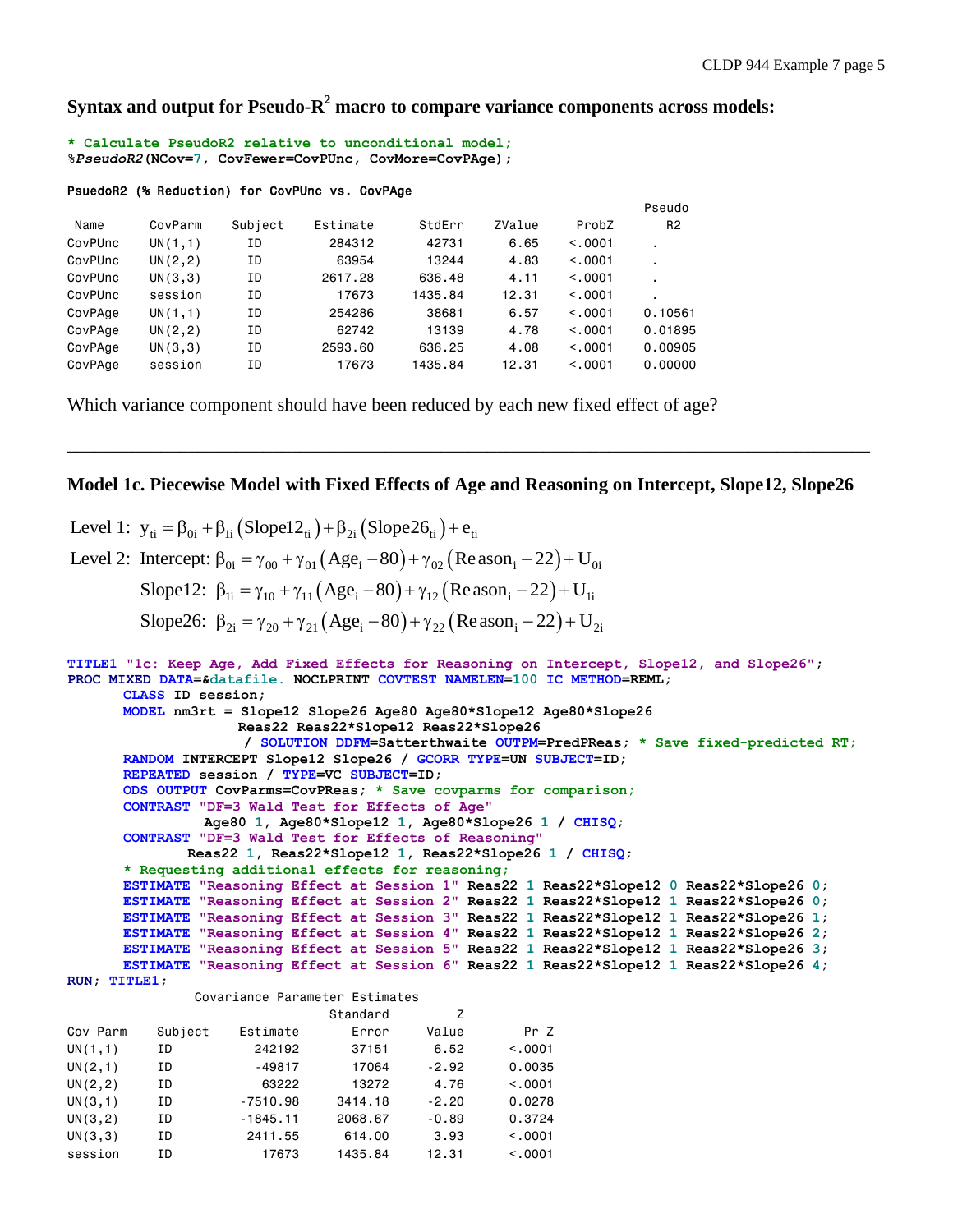|                |            |           |          | Information Criteria       |    |         |         |          |
|----------------|------------|-----------|----------|----------------------------|----|---------|---------|----------|
| Neg2LogLike    | Parms      |           | AIC      | AICC                       |    | HQIC    | BIC     | CAIC     |
| 8226.5         | 7          | 8240.5    |          | 8240.7                     |    | 8247.9  | 8258.8  | 8265.8   |
|                |            |           |          | Solution for Fixed Effects |    |         |         |          |
|                |            |           | Standard |                            |    |         |         |          |
| Effect         | Estimate   |           |          | Error                      | DF | t Value | Pr >  t |          |
| Intercept      | 1982.64    |           | 51.1793  |                            | 98 | 38.74   |         | < 0.001  |
| Slope12        |            | $-162.16$ | 30,3688  |                            | 98 | $-5.34$ |         | < 0.001  |
| Slope26        | $-35,0669$ |           | 6,4901   |                            | 98 | $-5.40$ |         | < 0.0001 |
| Age80          | 23,0041    |           | 8.8639   |                            | 98 | 2.60    |         | 0.0109   |
| Slope12*Age80  |            | $-8.7589$ | 5.2597   |                            | 98 | $-1.67$ |         | 0.0990   |
| Slope26*Age80  |            | $-0.5135$ |          | 1.1240                     | 98 | $-0.46$ |         | 0.6488   |
| Reas22         | $-27.1200$ |           | 11.4528  |                            | 98 | $-2.37$ |         | 0.0198   |
| Slope12*Reas22 | $-4.7141$  |           | 6.7959   |                            | 98 | $-0.69$ |         | 0.4895   |
| Slope26*Reas22 |            | 3,3476    |          | 1.4523                     | 98 | 2.30    |         | 0.0233   |

Which fixed effects are conditional on age?

Which fixed effects are conditional on reasoning?

|                               | Estimates |  |  |  |            |         |    |         |         |
|-------------------------------|-----------|--|--|--|------------|---------|----|---------|---------|
| Standard                      |           |  |  |  |            |         |    |         |         |
| Label                         |           |  |  |  | Estimate   | Error   | DF | t Value | Pr >  t |
| Reasoning Effect at Session 1 |           |  |  |  | $-27.1200$ | 11,4528 | 98 | $-2.37$ | 0.0198  |
| Reasoning Effect at Session 2 |           |  |  |  | $-31.8340$ | 10,4508 | 98 | $-3.05$ | 0.0030  |
| Reasoning Effect at Session 3 |           |  |  |  | $-28.4864$ | 9.9154  | 98 | $-2.87$ | 0.0050  |
| Reasoning Effect at Session 4 |           |  |  |  | $-25.1388$ | 9.5724  | 98 | $-2.63$ | 0.0100  |
| Reasoning Effect at Session 5 |           |  |  |  | $-21.7912$ | 9.4427  | 98 | $-2.31$ | 0.0231  |
| Reasoning Effect at Session 6 |           |  |  |  | $-18.4436$ | 9,5350  | 98 | $-1.93$ | 0,0560  |

|                                         |     | Contrasts |            |         |            |        |
|-----------------------------------------|-----|-----------|------------|---------|------------|--------|
|                                         | Num | Den       |            |         |            |        |
| Label                                   | DF  | DF        | Chi-Sauare | F Value | Pr > ChiSa | Pr > F |
| DF=3 Wald Test for Effects of Age       |     | 98        | 7.10       | 2.37    | 0.0688     | 0.0756 |
| DF=3 Wald Test for Effects of Reasoning |     | 98        | 10.51      | 3.50    | 0.0147     | 0.0183 |

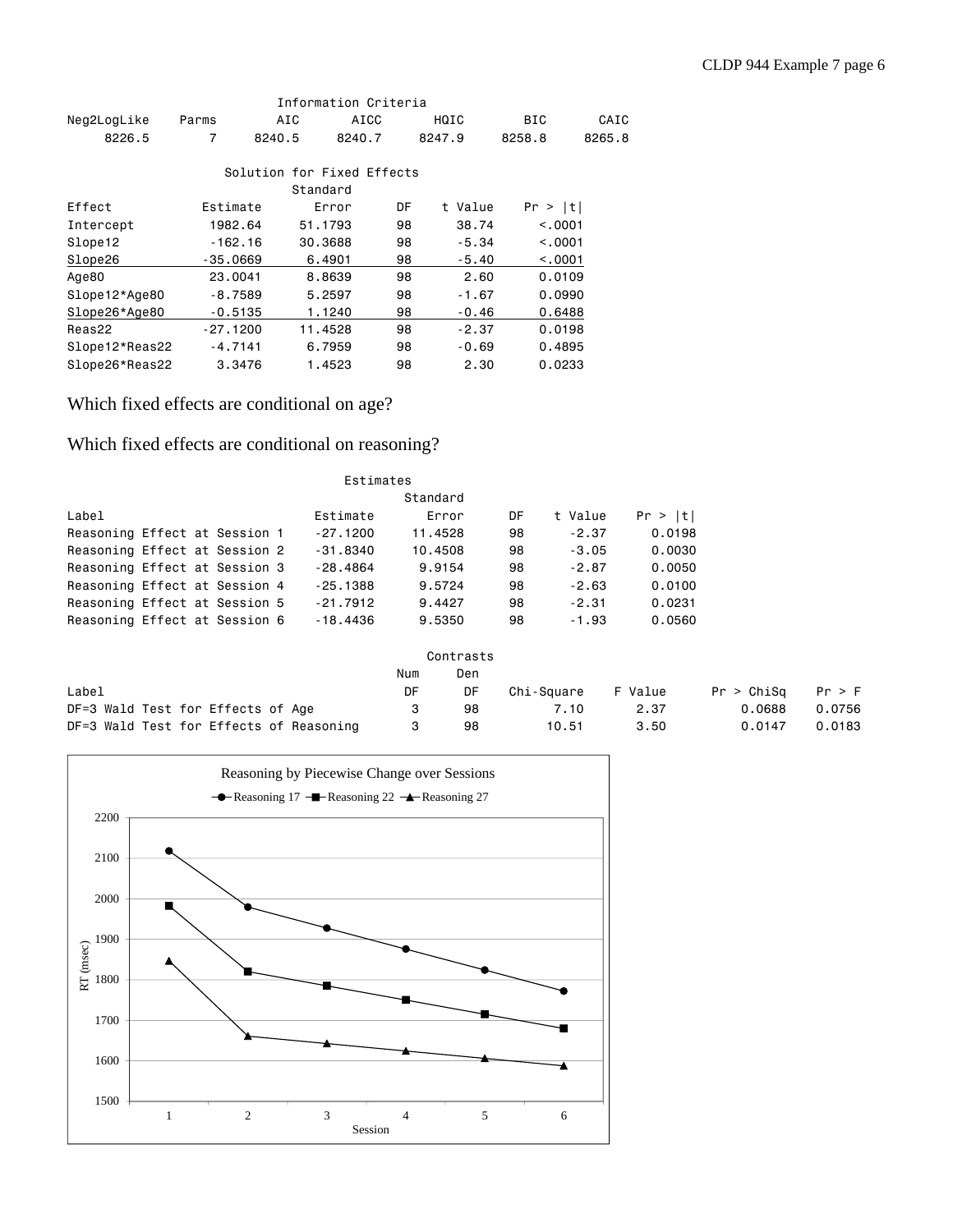### **Syntax and output from additional macros for effect size:**

**\* Calculate Total R2 change relative to age only model; %***TotalR2***(DV=nm3rt, PredFewer=PredPAge, PredMore=PredPReas);**

#### Total R2 (% Reduction) for PredPAge vs. PredPReas

|           | Pred    |         | Total               |
|-----------|---------|---------|---------------------|
| Name      | Corr    | TotalR2 | R <sub>2</sub> Diff |
| PredPAge  | 0.32795 | 0.10755 | $\blacksquare$      |
| PredPReas | 0.40163 | 0.16131 | 0.053755            |

#### **\* Calculate PseudoR2 relative to age only model;**

**%***PseudoR2***(NCov=7, CovFewer=CovPAge, CovMore=CovPReas);**

#### PsuedoR2 (% Reduction) for CovPAge vs. CovPReas

| Name     | CovParm  | Subject | Estimate | StdErr  | ZValue | ProbZ   | PseudoR2    |
|----------|----------|---------|----------|---------|--------|---------|-------------|
| CovPAge  | UN(1,1)  | ΙD      | 254286   | 38681   | 6.57   | < 0.001 |             |
| CovPAge  | UN(2, 2) | ΙD      | 62742    | 13139   | 4.78   | < 0.001 |             |
| CovPAge  | UN(3,3)  | ΙD      | 2593.60  | 636.25  | 4.08   | < 0.001 |             |
| CovPAge  | session  | ΙD      | 17673    | 1435.84 | 12.31  | < 0.001 |             |
| CovPReas | UN(1,1)  | ΙD      | 242192   | 37151   | 6.52   | < 0.001 | 0.047560    |
| CovPReas | UN(2, 2) | ΙD      | 63222    | 13272   | 4.76   | < 0.001 | $-0.007643$ |
| CovPReas | UN(3,3)  | ΙD      | 2411.55  | 614.00  | 3.93   | < 0.001 | 0.070193    |
| CovPReas | session  | ΙD      | 17673    | 1435.84 | 12.31  | < 0.001 | $-0.000000$ |

Which variance component should have been reduced by each new fixed effect of age?

# **Model 1d. Piecewise Model Adding Education Group on Intercept, Slope12, Slope26**

Level 1:  $y_{ti} = \beta_{0i} + \beta_{1i} (Slope22_{ti}) + \beta_{2i} (Slope26_{ti}) + e_{ti}$ 

Level 2:

| Intercept: $\beta_{0i} = \gamma_{00} + \gamma_{01} (Age_i - 80) + \gamma_{02} (Reason_i - 22) + \gamma_{03} (Highvs. LowEd_i) + \gamma_{04} (Highvs. MedEd_i) + U_{0i}$ |
|-------------------------------------------------------------------------------------------------------------------------------------------------------------------------|
| Slope12: $\beta_{1i} = \gamma_{10} + \gamma_{11} (Age_i - 80) + \gamma_{12} (Reason_i - 22) + \gamma_{13} (Highvs.LowEd_i) + \gamma_{14} (Highvs.MedEd_i) + U_{1i}$     |
| Slope26: $\beta_{2i} = \gamma_{20} + \gamma_{21} (Age_i - 80) + \gamma_{22} (Reason_i - 22) + \gamma_{23} (Highvs. LowEd_i) + \gamma_{24} (Highvs. MedEd_i) + U_{2i}$   |

**\_\_\_\_\_\_\_\_\_\_\_\_\_\_\_\_\_\_\_\_\_\_\_\_\_\_\_\_\_\_\_\_\_\_\_\_\_\_\_\_\_\_\_\_\_\_\_\_\_\_\_\_\_\_\_\_\_\_\_\_\_\_\_\_\_\_\_\_\_\_\_\_\_\_\_\_\_\_\_\_\_\_\_\_\_\_\_**

```
TITLE1 "1d: Keep Age & Reasoning, Add Education Group on Intercept, Slope12, and Slope26";
PROC MIXED DATA=&datafile. NOCLPRINT COVTEST IC NAMELEN=100 METHOD=REML;
      CLASS ID EducGrp session;
      MODEL nm3rt = Slope12 Slope26 Age80 Age80*Slope12 Age80*Slope26 
                     Reas22 Reas22*Slope12 Reas22*Slope26 
                     EducGrp Slope12*EducGrp Slope26*EducGrp 
                     / SOLUTION DDFM=Satterthwaite OUTPM=PredPEduc; * Save fixed-predicted RT;
      RANDOM INTERCEPT Slope12 Slope26 / GCORR TYPE=UN SUBJECT=ID; 
      REPEATED session / TYPE=VC SUBJECT=ID;
      ODS OUTPUT CovParms=CovPEduc; * Save covparms for comparison;
      CONTRAST "DF=3 Wald Test for Effects of Age"
                 Age80 1, Age80*Slope12 1, Age80*Slope26 1 / CHISQ;
      CONTRAST "DF=3 Wald Test for Effects of Reasoning"
                 Reas22 1, Reas22*Slope12 1, Reas22*Slope26 1 / CHISQ;
      CONTRAST "DF=6 Wald Test for Effects of Education"
                 EducGrp -1 1 0, EducGrp -1 0 1, EducGrp*Slope12 -1 1 0, EducGrp*Slope12 -1 0 1, 
                 EducGrp*Slope26 -1 1 0, EducGrp*Slope26 -1 0 1 / CHISQ;
      * LSMEANS gives follow-up tests and means per group for education main effect only;
      LSMEANS EducGrp / AT (Slope12 Slope26 Age80 Reas22) = (0 0 0 0) DIFF=ALL; 
      LSMEANS EducGrp / AT (Slope12 Slope26 Age80 Reas22) = (1 4 0 0) DIFF=ALL;
```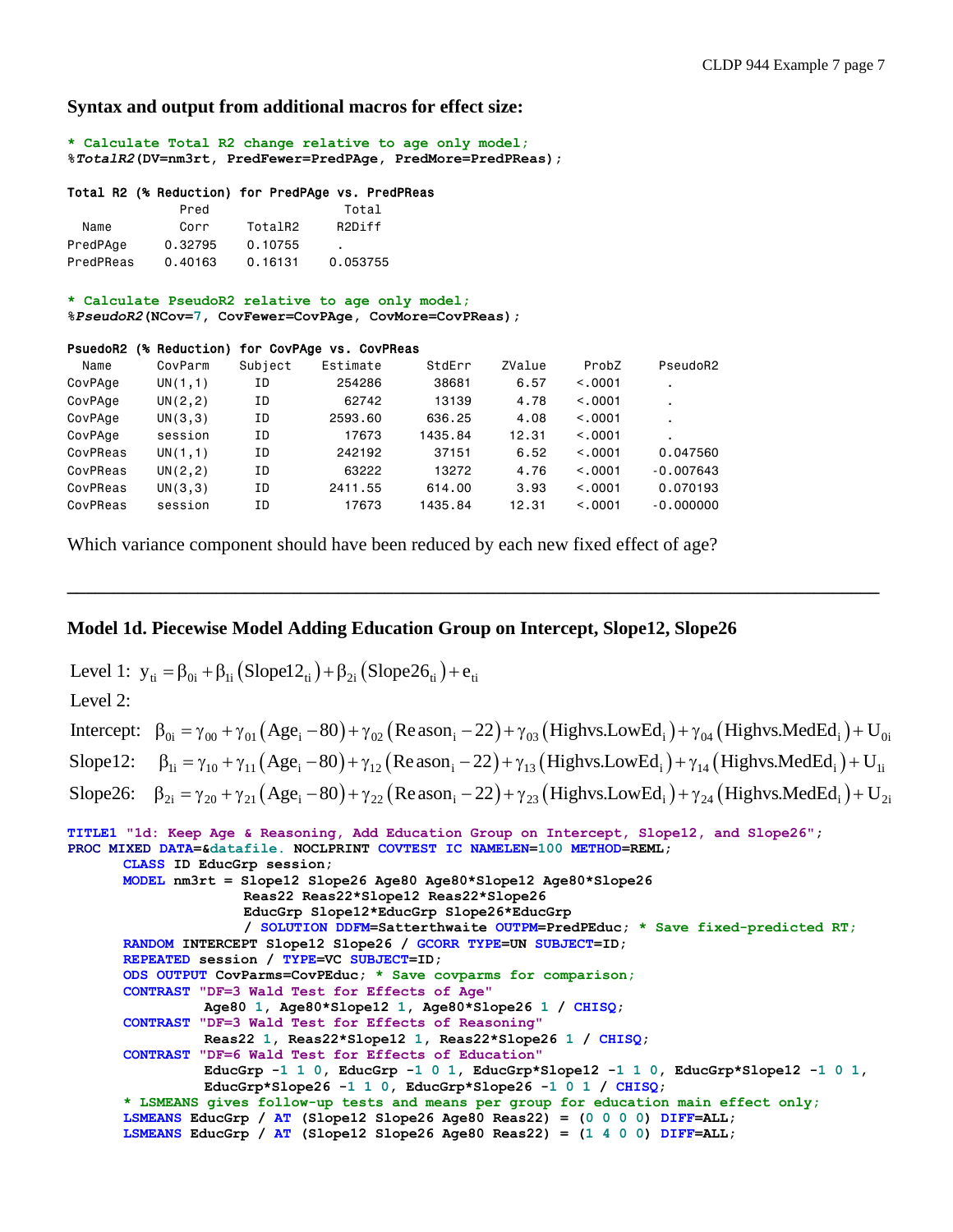**\* ESTIMATE statements can also give specific effects as before; ESTIMATE "L vs. H Educ for Intercept " EducGrp -1 0 1 ; ESTIMATE "M vs. H Educ for Intercept" EducGrp 0 -1 1 ; ESTIMATE** "L vs. M Educ for Intercept" **ESTIMATE "L vs. H Educ for Slope12" Slope12\*EducGrp -1 0 1 ; ESTIMATE "M vs. H Educ for Slope12" Slope12\*EducGrp 0 -1 1 ; ESTIMATE "L vs. M Educ for Slope12" Slope12\*EducGrp -1 1 0 ; ESTIMATE "L vs. H Educ for Slope26" Slope26\*EducGrp -1 0 1 ; ESTIMATE "M vs. H Educ for Slope26" Slope26\*EducGrp 0 -1 1 ; ESTIMATE "L vs. M Educ for Slope26" Slope26\*EducGrp -1 1 0 ; RUN; TITLE1;** Covariance Parameter Estimates Standard Z Cov Parm Subject Estimate Error Value Pr Z UN(1,1) ID 246920 38218 6.46 <.0001 UN(2,1) ID -52254 17491 -2.99 0.0028 UN(2,2) ID 63495 13444 4.72 <.0001 UN(3,1) ID -7543.48 3493.64 -2.16 0.0308 UN(3,2) ID -1820.21 2099.75 -0.87 0.3860 UN(3,3) ID 2446.05 624.87 3.91 <.0001 session ID 17673 1435.84 12.31 <.0001 Information Criteria Neg2LogLike Parms AIC AICC HQIC BIC CAIC 8164.2 7 8178.2 8178.4 8185.6 8196.5 8203.5 Solution for Fixed Effects Education Group **Standard** Effect (1=HS,2=BA,3=GRAD) Estimate Error DF t Value Pr > |t| Intercept 1978.15 105.83 96 18.69 <.0001 Slope12 -153.14 62.3250 96 -2.46 0.0158 Slope26 -24.6403 13.3543 96 -1.85 0.0681 Age80 22.9367 8.9490 96 2.56 0.0119 Slope12\*Age80 -8.9054 5.2704 96 -1.69 0.0943 Slope26\*Age80 -0.5289 1.1293 96 -0.47 0.6406 Reas22 -28.5673 11.9710 96 -2.39 0.0190 Slope12\*Reas22 - 7.0891 7.0501 96 -1.01 0.3172 Slope26\*Reas22 3.4883 1.5106 96 2.31 0.0231 EducGrp 1 -41.9718 157.35 96 -0.27 0.7902 EducGrp 2 25.4470 125.54 96 0.20 0.8398 EducGrp 3 0 . . . . Slope12\*EducGrp 1 -85.9455 92.6714 96 -0.93 0.3560 Slope12\*EducGrp 2 18.5834 73.9371 96 0.25 0.8021 Slope12\*EducGrp 3 . . . . . . . . . . 0 Slope26\*EducGrp 1 -6.3237 19.8566 96 -0.32 0.7508 Slope26\*EducGrp 2 -16.5965 15.8424 96 -1.05 0.2975 Slope26\*EducGrp 3 0 . . . . Type 3 Tests of Fixed Effects Num Den Effect DF DF F Value Pr > F Slope12 1 96 28.16 <.0001 Slope26 1 96 20.73 <.0001 Age80 1 96 6.57 0.0119 Slope12\*Age80 1 96 2.86 0.0943 Slope26\*Age80 1 96 0.22 0.6406 Reas22 1 96 5.69 0.0190 Slope12\*Reas22 1 96 1.01 0.3172 Slope26\*Reas22 1 96 5.33 0.0231 EducGrp 2 96 0.12 0.8831 I normally skip this box if the CLASS statement is not used for predictors, but here the last three entries give us the omnibus (df=2) tests for whether there are any education group differences on the intercept, slope12, or slope26 time slopes, not just pairwise comparisons.

Slope12\*EducGrp 2 96 0.85 0.4289 Slope26\*EducGrp 2 96 0.60 0.5516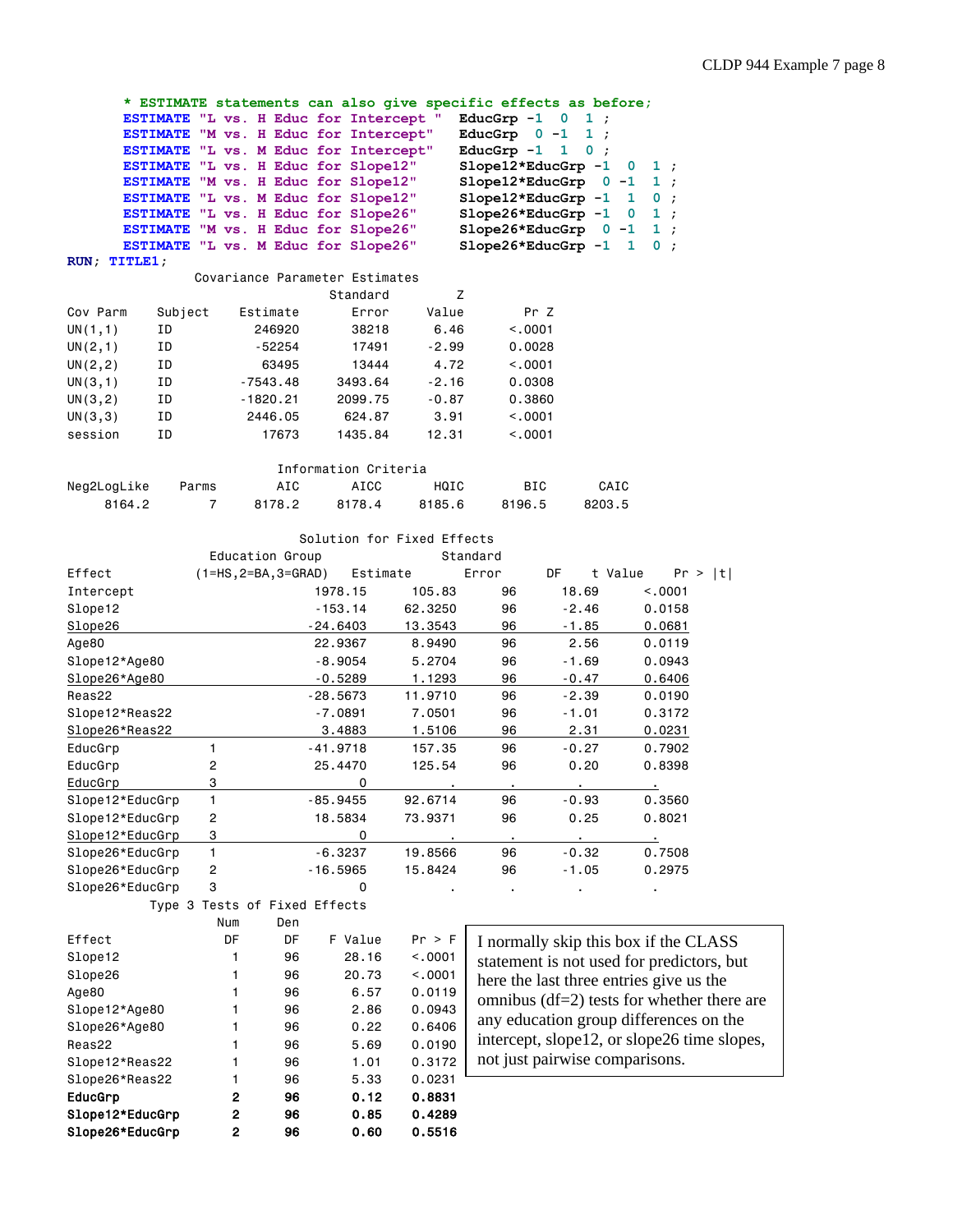|                            | Estimates  |         |    |         |         |  |  |  |  |  |  |
|----------------------------|------------|---------|----|---------|---------|--|--|--|--|--|--|
|                            | Standard   |         |    |         |         |  |  |  |  |  |  |
| Label                      | Estimate   | Error   | DF | t Value | Pr >  t |  |  |  |  |  |  |
| L vs. H Educ for Intercept | 41,9718    | 157.35  | 96 | 0.27    | 0.7902  |  |  |  |  |  |  |
| M vs. H Educ for Intercept | $-25.4470$ | 125.54  | 96 | $-0.20$ | 0.8398  |  |  |  |  |  |  |
| L vs. M Educ for Intercept | 67.4187    | 136.36  | 96 | 0.49    | 0.6221  |  |  |  |  |  |  |
| L vs. H Educ for Slope12   | 85,9455    | 92.6714 | 96 | 0.93    | 0.3560  |  |  |  |  |  |  |
| M vs. H Educ for Slope12   | $-18.5834$ | 73,9371 | 96 | $-0.25$ | 0.8021  |  |  |  |  |  |  |
| L vs. M Educ for Slope12   | 104.53     | 80.3066 | 96 | 1.30    | 0.1962  |  |  |  |  |  |  |
| L vs. H Educ for Slope26   | 6.3237     | 19.8566 | 96 | 0.32    | 0.7508  |  |  |  |  |  |  |
| M vs. H Educ for Slope26   | 16,5965    | 15.8424 | 96 | 1.05    | 0.2975  |  |  |  |  |  |  |
| L vs. M Educ for Slope26   | $-10.2728$ | 17.2072 | 96 | $-0.60$ | 0.5519  |  |  |  |  |  |  |

|         |                                         |      |         |       | Contrasts           |            |          |         |            |         |
|---------|-----------------------------------------|------|---------|-------|---------------------|------------|----------|---------|------------|---------|
|         |                                         |      |         | Num   | Den                 |            |          |         |            |         |
| Label   |                                         |      |         | DF    | DF                  | Chi-Square |          | F Value | Pr > Chisq | Pr > F  |
|         | DF=3 Wald Test for Effects of Age       |      |         | 3     | 96                  |            | 6.96     | 2.32    | 0.0732     | 0.0802  |
|         | DF=3 Wald Test for Effects of Reasoning |      |         | 3     | 96                  |            | 11.92    | 3.97    | 0.0077     | 0.0103  |
|         | DF=6 Wald Test for Effects of Education |      |         | 6     | 96                  |            | 4.38     | 0.73    | 0.6252     | 0.6264  |
|         |                                         |      |         |       | Least Squares Means |            |          |         |            |         |
|         | Education Group                         |      |         |       |                     |            |          |         |            |         |
|         | $(1=HS,$                                |      |         |       |                     |            | Standard |         |            |         |
| Effect  | 2=BA,3=GRAD) Slope12                    |      | Slope26 | Age80 | Reas22              | Estimate   | Error    | DF      | t Value    | Pr >  t |
| EducGrp |                                         | 0.00 | 0.00    | 0.00  | 0.00                | 1936.18    | 114.13   | 96      | 16.97      | < 0.001 |

| EducGrp | 0.00 | 0.00 | 0.00 | 0.00 | 2003.60 | 70.3593 | 96 | 28.48 | < 0001 |
|---------|------|------|------|------|---------|---------|----|-------|--------|
| EducGrp | 0.00 | 0.00 | 0.00 | 0.00 | 1978.15 | 105.83  | 96 | 18.69 | < 0001 |
| EducGrp | .00  | 4.00 | 0.00 | 0.00 | 1573.24 | 94,3228 | 96 | 16.68 | <.0001 |
| EducGrp | .00  | 4.00 | 0.00 | 0.00 | 1704.10 | 58,1509 | 96 | 29,30 | < 0001 |
| EducGrp | .00  | 4.00 | 0.00 | 0.00 | 1726.45 | 87,4643 | 96 | 19.74 | .0001  |

Differences of Least Squares Means

|         |                |                |      |                         |      |              | DITTOI CHOCO OI LOGOC OGGGIOO MOGHO |          |    |         |                    |                      |
|---------|----------------|----------------|------|-------------------------|------|--------------|-------------------------------------|----------|----|---------|--------------------|----------------------|
|         | 1=HS, (1=HS,   |                |      |                         |      |              |                                     |          |    |         |                    |                      |
|         | $2 = BA$ .     | $2 = BA$ .     |      |                         |      |              |                                     | Standard |    |         |                    |                      |
| Effect  | 3=GRAD)        |                |      | 3=GRAD) Slope12 Slope26 |      | Age80 Reas22 | Estimate                            | Error    | DF |         | t Value $Pr >  t $ | In LSMEANS, you      |
| EducGrp |                | $\overline{2}$ | 0.00 | 0.00                    | 0.00 | 0.00         | $-67.4187$                          | 136.36   | 96 | $-0.49$ | 0.6221             | must specify a value |
| EducGrp |                | 3              | 0.00 | 0.00                    | 0.00 | 0.00         | $-41.9718$                          | 157.35   | 96 | $-0.27$ | 0.7902             | at which to hold     |
| EducGrp | $\overline{2}$ | 3              | 0.00 | 0.00                    | 0.00 | 0.00         | 25,4470                             | 125.54   | 96 | 0.20    | 0.8398             |                      |
| EducGrp |                | 2              | .00  | 4.00                    | 0.00 | 0.00         | $-130.86$                           | 112.70   | 96 | $-1.16$ | 0.2485             | each continuous      |
| EducGrp |                | 3              | .00  | 4.00                    | 0.00 | 0.00         | $-153.21$                           | 130.05   | 96 | $-1.18$ | 0.2417             | predictor.           |
| EducGrp | 2              | 3              | .00  | 4.00                    | 0.00 | 0.00         | $-22.3558$                          | 103.76   | 96 | $-0.22$ | 0.8299             |                      |

# **Syntax and output from additional macros for effect size:**

**\* Calculate Total R2 change relative to model with age and reasoning; %***TotalR2***(DV=nm3rt, PredFewer=PredPReas, PredMore=PredPEduc);**

### Total R2 (% Reduction) for PredPReas vs. PredPEduc

|           | Pred    |         | Total               |
|-----------|---------|---------|---------------------|
| Name      | Corr    | TotalR2 | R <sub>2</sub> Diff |
| PredPReas | 0.40163 | 0.16131 |                     |
| PredPEduc | 0.41669 | 0.17363 | 0.012322            |

**\* Calculate PseudoR2 relative to model with age and reasoning;**

**%***PseudoR2***(NCov=7, CovFewer=CovPReas, CovMore=CovPEduc);**

### PsuedoR2 (% Reduction) for CovPReas vs. CovPEduc

| Name     | CovParm  | Subject | Estimate | StdErr  | ZValue | ProbZ   | PseudoR2       |
|----------|----------|---------|----------|---------|--------|---------|----------------|
| CovPReas | UN(1,1)  | ΙD      | 242192   | 37151   | 6.52   | < 0.001 | ٠              |
| CovPReas | UN(2, 2) | ΙD      | 63222    | 13272   | 4.76   | < 0.001 | $\blacksquare$ |
| CovPReas | UN(3,3)  | ΙD      | 2411.55  | 614.00  | 3.93   | < 0.001 | ٠              |
| CovPReas | session  | ΙD      | 17673    | 1435.84 | 12.31  | < 0.001 | ٠              |
| CovPEduc | UN(1,1)  | ΙD      | 246920   | 38218   | 6.46   | < 0.001 | $-0.019521$    |
| CovPEduc | UN(2, 2) | ΙD      | 63495    | 13444   | 4.72   | < 0.001 | $-0.004322$    |
| CovPEduc | UN(3,3)  | ΙD      | 2446.05  | 624.87  | 3.91   | < 0.001 | $-0.014309$    |
| CovPEduc | session  | ΙD      | 17673    | 1435.84 | 12.31  | < 0.001 | 0.000000       |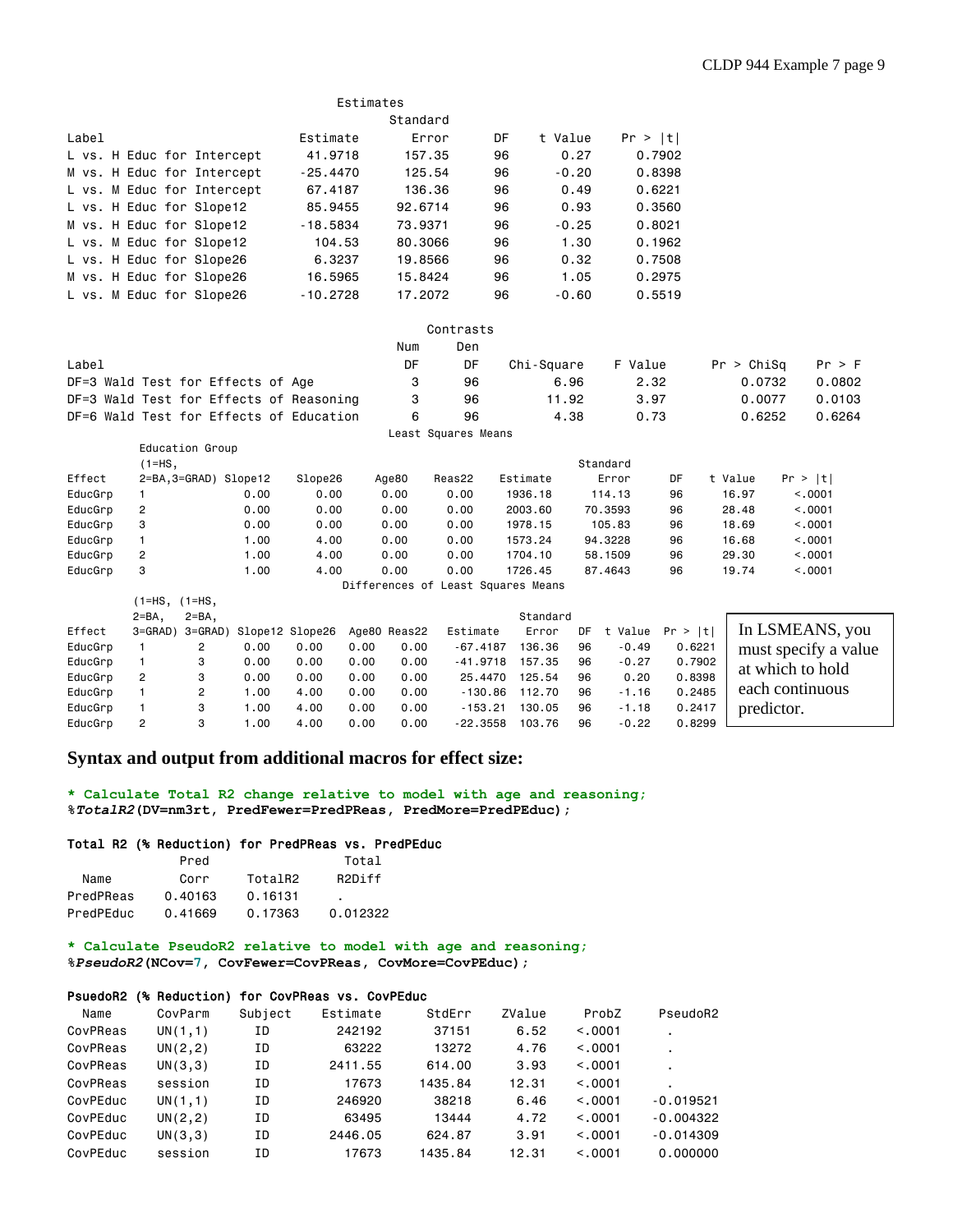Given that education group has no significant effects, we can drop it entirely before moving on to examine potential interactions among the time-invariant predictors of baseline age and reasoning.

\_\_\_\_\_\_\_\_\_\_\_\_\_\_\_\_\_\_\_\_\_\_\_\_\_\_\_\_\_\_\_\_\_\_\_\_\_\_\_\_\_\_\_\_\_\_\_\_\_\_\_\_\_\_\_\_\_\_\_\_\_\_\_\_\_\_\_\_\_\_\_\_\_\_\_\_\_\_\_\_\_\_\_\_\_\_\_

# **Model 1e. Piecewise Model with Age\*Reasoning on Intercept, Slope12, Slope26**

```
Level 1: y_{ti} = \beta_{0i} + \beta_{1i} (Slope22_{ti}) + \beta_{2i} (Slope26_{ti}) + e_{ti}Intercept: \beta_{0i} = \gamma_{00} + \gamma_{01} (Age_i - 80) + \gamma_{02} (Reason_i - 22) + \gamma_{03} (Age_i - 80) (Reason_i - 22) + U_{0i}Slope12: \beta_{1i} = \gamma_{10} + \gamma_{11} (Age_i - 80) + \gamma_{12} (Reason_i - 22) + \gamma_{13} (Age_i - 80) (Reason_i - 22) + U_{1i}Level 2: 
Slope26: \beta_{2i} = \gamma_{20} + \gamma_{21} (Age_i - 80) + \gamma_{22} (Reason_i - 22) + \gamma_{23} (Age_i - 80) (Reason_i - 22) + U_{2i}TITLE1 "1e: Drop EducGrp, Add Age*Reasoning on Intercept, Slope12, and Slope26";
PROC MIXED DATA=&datafile. NOCLPRINT COVTEST NAMELEN=100 IC METHOD=REML;
       CLASS ID session;
       MODEL nm3rt = Slope12 Slope26 Age80 Age80*Slope12 Age80*Slope26
                       Reas22 Reas22*Slope12 Reas22*Slope26 
                      Age80*Reas22 Age80*Reas22*Slope12 Age80*Reas22*Slope26
                      / SOLUTION DDFM=Satterthwaite OUTPM=PredPAgeReas; * Save fixed-predicted RT;
       RANDOM INTERCEPT Slope12 Slope26 / GCORR TYPE=UN SUBJECT=ID; 
       REPEATED session / TYPE=VC SUBJECT=ID;
       ODS OUTPUT CovParms=CovPAgeReas; * Save covparms for comparison;
       CONTRAST "DF=3 Wald Test for Effects of Age*Reasoning"
                  Age80*Reas22 1, Age80*Reas22*Slope12 1, Age80*Reas22*Slope26 1 / CHISQ;
* Age simple effects to decompose interactions;
ESTIMATE "Age Effect on Intercept, Reas 17" Age80 1 Reas22*Age80 -5;
ESTIMATE "Age Effect on Intercept, Reas 22" Age80 1 Reas22*Age80 0;
ESTIMATE "Age Effect on Intercept, Reas 27" Age80 1 Reas22*Age80 5;
ESTIMATE "Age Effect on Slope12, Reas 17" Age80*Slope12 1 Reas22*Age80*Slope12 -5;
ESTIMATE "Age Effect on Slope12, Reas 22" Age80*Slope12 1 Reas22*Age80*Slope12 0;
ESTIMATE "Age Effect on Slope12, Reas 27" Age80*Slope12 1 Reas22*Age80*Slope12 5;
ESTIMATE "Age Effect on Slope26, Reas 17" Age80*Slope26 1 Reas22*Age80*Slope26 -5;
ESTIMATE "Age Effect on Slope26, Reas 22" Age80*Slope26 1 Reas22*Age80*Slope26 0;
ESTIMATE "Age Effect on Slope26, Reas 27" Age80*Slope26 1 Reas22*Age80*Slope26 5;
* Reasoning simple effects to decompose interactions;
ESTIMATE "Reasoning Effect on Intercept, Age 70" Reas22 1 Reas22*Age80 -10;
ESTIMATE "Reasoning Effect on Intercept, Age 80" Reas22 1 Reas22*Age80 0;
ESTIMATE "Reasoning Effect on Intercept, Age 90" Reas22 1 Reas22*Age80 10;
ESTIMATE "Reasoning Effect on Slope12, Age 70" Reas22*Slope12 1 Reas22*Age80*Slope12 -10;
ESTIMATE "Reasoning Effect on Slope12, Age 80" Reas22*Slope12 1 Reas22*Age80*Slope12 0;
ESTIMATE "Reasoning Effect on Slope12, Age 90" Reas22*Slope12 1 Reas22*Age80*Slope12 10;
ESTIMATE "Reasoning Effect on Slope26, Age 70" Reas22*Slope26 1 Reas22*Age80*Slope26 -10;
ESTIMATE "Reasoning Effect on Slope26, Age 80" Reas22*Slope26 1 Reas22*Age80*Slope26 0;
                                           Rge 90" Reas22*Slope26 1 Reas22*Age80*Slope26 10;
RUN; TITLE1;
```
#### Covariance Parameter Estimates

|             |         |                      | Standard | Z       |         |        |
|-------------|---------|----------------------|----------|---------|---------|--------|
| Cov Parm    | Subject | Estimate             | Error    | Value   | Pr Z    |        |
| UN(1,1)     | ΙD      | 244192               | 37629    | 6.49    | < 0.001 |        |
| UN(2,1)     | ΙD      | $-49617$             | 17179    | $-2.89$ | 0.0039  |        |
| UN(2, 2)    | ΙD      | 62984                | 13304    | 4.73    | < 0.001 |        |
| UN(3,1)     | ΙD      | $-7513.67$           | 3457.96  | $-2.17$ | 0.0298  |        |
| UN(3, 2)    | ΙD      | $-1999.16$           | 2088.67  | $-0.96$ | 0.3385  |        |
| UN(3,3)     | ΙD      | 2446.40              | 621.86   | 3.93    | < 0.001 |        |
| session     | ΙD      | 17673                | 1435.84  | 12.31   | < 0.001 |        |
|             |         | Information Criteria |          |         |         |        |
| Neg2LogLike | Parms   | AIC                  | AICC     | HQIC    | BIC.    | CAIC   |
| 8220.9      | 7       | 8234.9               | 8235.1   | 8242.3  | 8253.2  | 8260.2 |
|             |         |                      |          |         |         |        |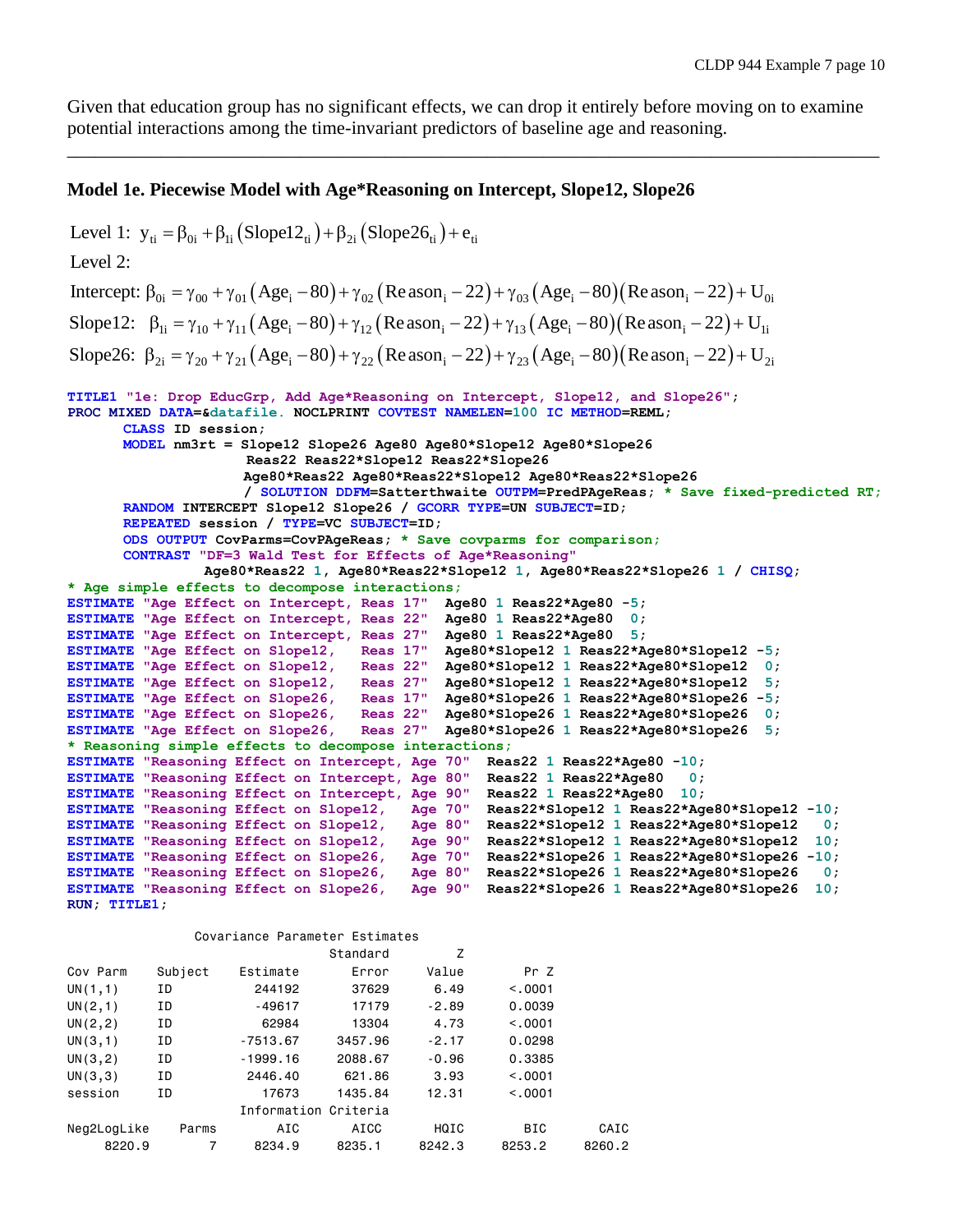|                      |            | Solution for Fixed Effects |    |         |         |
|----------------------|------------|----------------------------|----|---------|---------|
|                      |            | Standard                   |    |         |         |
| Effect               | Estimate   | Error                      | DF | t Value | Pr >  t |
| Intercept            | 1974.57    | 53,8381                    | 97 | 36.68   | < 0.001 |
| Slope12              | $-151.52$  | 31.7828                    | 97 | $-4.77$ | < 0.001 |
| Slope26              | $-34.1783$ | 6.8294                     | 97 | $-5.00$ | < 0.001 |
| Age80                | 22,7598    | 8,9112                     | 97 | 2.55    | 0.0122  |
| Slope12*Age80        | $-8,4366$  | 5.2607                     | 97 | $-1.60$ | 0.1120  |
| Slope26*Age80        | $-0.4866$  | 1.1304                     | 97 | $-0.43$ | 0.6678  |
| Reas22               | $-28.0448$ | 11,6437                    | 97 | $-2.41$ | 0.0179  |
| Slope12*Reas22       | $-3.4941$  | 6.8738                     | 97 | $-0.51$ | 0.6124  |
| Slope26*Reas22       | 3,4494     | 1.4770                     | 97 | 2.34    | 0.0216  |
| Age80*Reas22         | $-0.9317$  | 1.8579                     | 97 | $-0.50$ | 0.6172  |
| Slope12*Age80*Reas22 | 1,2290     | 1.0968                     | 97 | 1.12    | 0.2652  |
| Slope26*Age80*Reas22 | 0.1026     | 0.2357                     | 97 | 0.44    | 0.6644  |

# Which fixed effects are now conditional on age?

Which fixed effects are now conditional on reasoning?

|                                              | Estimates  |            |         |         |                      |  |
|----------------------------------------------|------------|------------|---------|---------|----------------------|--|
|                                              |            | Standard   |         |         |                      |  |
| Label                                        | Estimate   | Error      | DF      | t Value | Pr >  t              |  |
| Age Effect on Intercept, Reas 17             | 27.4184    | 12,5162    | 97      | 2.19    | 0.0309               |  |
| Age Effect on Intercept, Reas 22             | 22,7598    | 8.9112     | 97      | 2.55    | 0.0122               |  |
| Age Effect on Intercept, Reas 27             | 18.1011    | 13.2197    | 97      | 1.37    | 0.1741               |  |
| Age Effect on Slope12,<br>Reas 17            | $-14.5818$ | 7.3888     | 97      | $-1.97$ | 0.0513               |  |
| Age Effect on Slope12,<br>Reas <sub>22</sub> | $-8.4366$  | 5.2607     | 97      | $-1.60$ | 0.1120               |  |
| Age Effect on Slope12,<br>Reas 27            | $-2.2914$  | 7.8042     | 97      | $-0.29$ | 0.7697               |  |
| Age Effect on Slope26,<br>Reas 17            | $-0.9994$  | 1.5877     | 97      | $-0.63$ | 0.5305               |  |
| Age Effect on Slope26,<br>Reas <sub>22</sub> | $-0.4866$  | 1.1304     | 97      | $-0.43$ | 0.6678               |  |
| Age Effect on Slope26,<br>Reas 27            | 0.02627    | 1.6769     | 97      | 0.02    | 0.9875               |  |
| Reasoning Effect on Intercept, Age 70        | $-18.7275$ | 20,3038    | 97      | $-0.92$ | 0.3586               |  |
| Reasoning Effect on Intercept, Age 80        | $-28.0448$ | 11.6437    | 97      | $-2.41$ | 0.0179               |  |
| Reasoning Effect on Intercept, Age 90        | $-37.3622$ | 23.4371    | 97      | $-1.59$ | 0.1142               |  |
| Reasoning Effect on Slope12,<br>Age 70       | $-15.7845$ | 11,9862    | 97      | $-1.32$ | 0.1910               |  |
| Reasoning Effect on Slope12,<br>Age 80       | $-3.4941$  | 6.8738     | 97      | $-0.51$ | 0.6124               |  |
| Reasoning Effect on Slope12,<br>Age 90       | 8.7963     | 13.8359    | 97      | 0.64    | 0.5264               |  |
| Reasoning Effect on Slope26,<br>Age 70       | 2.4237     | 2.5756     | 97      | 0.94    | 0.3490               |  |
| Reasoning Effect on Slope26,<br>Age 80       | 3,4494     | 1,4770     | 97      | 2.34    | 0.0216               |  |
| Reasoning Effect on Slope26,<br>Age 90       | 4.4751     | 2.9730     | 97      | 1.51    | 0.1355               |  |
|                                              | Contrasts  |            |         |         |                      |  |
|                                              | Num<br>Den |            |         |         |                      |  |
| Label                                        | DF<br>DF   | Chi-Square | F Value |         | Pr > Chisq<br>Pr > F |  |
| DF=3 Wald Test for Age*Reasoning             | 3<br>97    | 1.98       | 0.66    |         | 0.5791<br>0.5771     |  |

# **Syntax and output from additional macros for effect size:**

**\* Calculate Total R2 change relative to age and reasoning main effects model; %***TotalR2***(DV=nm3rt, PredFewer=PredPReas, PredMore=PredPAgeReas);**

### Total R2 (% Reduction) for PredPReas vs. PredPAgeReas

|              | Pred    |         | Total               |
|--------------|---------|---------|---------------------|
| Name         | Corr    | TotalR2 | R <sub>2</sub> Diff |
| PredPReas    | 0.40163 | 0.16131 |                     |
| PredPAgeReas | 0.40306 | 0.16246 | .001148258          |

**\* Calculate PseudoR2 relative to age and reasoning main effects model; %***PseudoR2***(NCov=7, CovFewer=CovPReas, CovMore=CovPAgeReas);**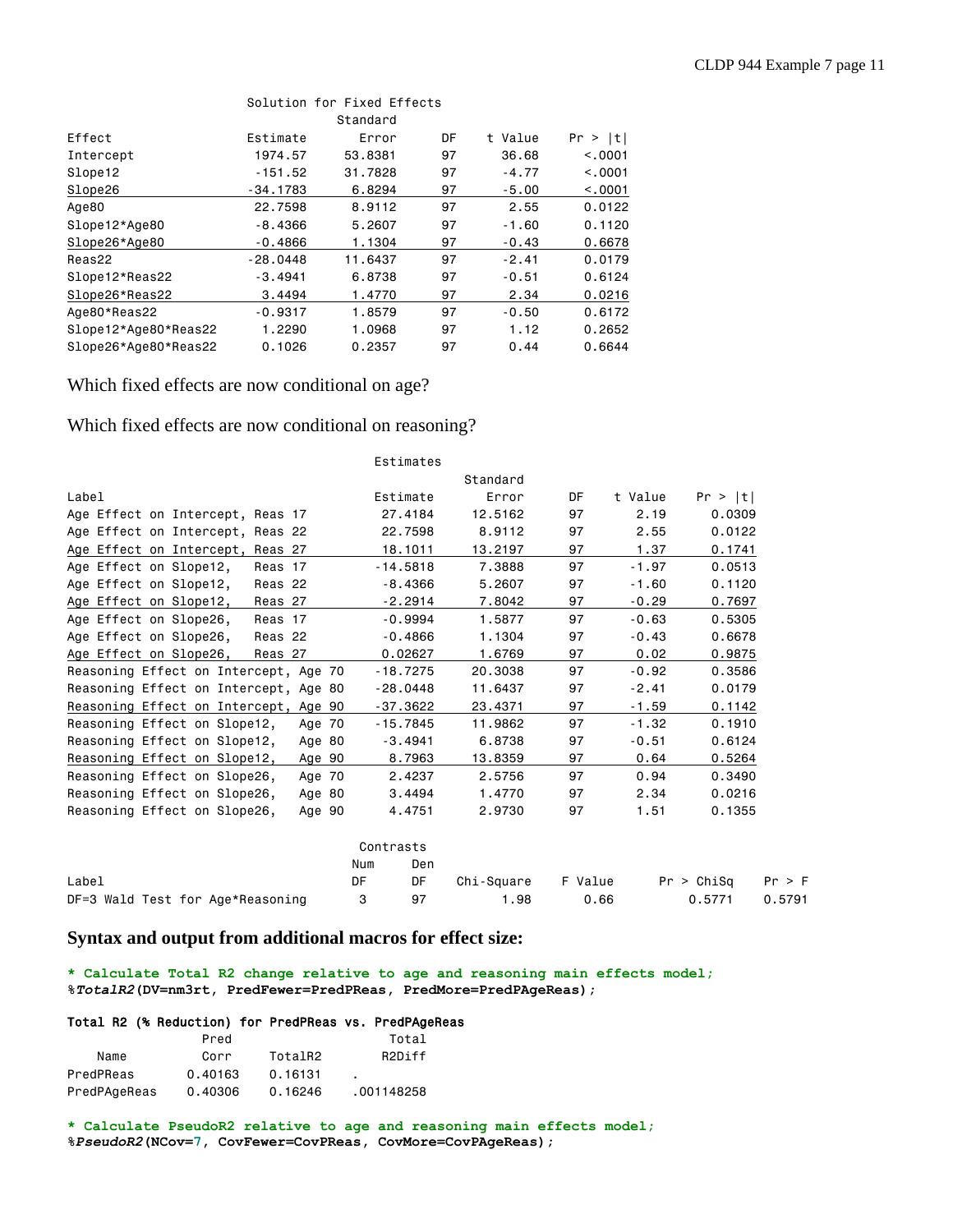### PsuedoR2 (% Reduction) for CovPReas vs. CovPAgeReas

| Name        | CovParm  | Subject | Estimate | StdErr  | ZValue | ProbZ   | PseudoR2       |
|-------------|----------|---------|----------|---------|--------|---------|----------------|
| CovPReas    | UN(1,1)  | ΙD      | 242192   | 37151   | 6.52   | < 0.001 | $\blacksquare$ |
| CovPReas    | UN(2, 2) | ΙD      | 63222    | 13272   | 4.76   | < 0.001 | ٠.             |
| CovPReas    | UN(3,3)  | ΙD      | 2411.55  | 614.00  | 3.93   | < 0.001 |                |
| CovPReas    | session  | ΙD      | 17673    | 1435.84 | 12.31  | < 0.001 |                |
| CovPAgeReas | UN(1,1)  | ΙD      | 244192   | 37629   | 6.49   | < 0.001 | $-0.008258$    |
| CovPAgeReas | UN(2, 2) | ΙD      | 62984    | 13304   | 4.73   | < 0.001 | 0.003765       |
| CovPAgeReas | UN(3,3)  | ΙD      | 2446.40  | 621.86  | 3.93   | < 0.001 | $-0.014453$    |
| CovPAgeReas | session  | ΙD      | 17673    | 1435.84 | 12.31  | < 0.001 | 0.000000       |

Based on the lack of significance of the higher-order interactions, I'd say we're done with this model. Age and reasoning as main effects in predicting intercept, slope12, and slope26 seems to be the best model.

\_\_\_\_\_\_\_\_\_\_\_\_\_\_\_\_\_\_\_\_\_\_\_\_\_\_\_\_\_\_\_\_\_\_\_\_\_\_\_\_\_\_\_\_\_\_\_\_\_\_\_\_\_\_\_\_\_\_\_\_\_\_\_\_\_\_\_\_\_\_\_\_\_\_\_\_\_\_\_\_\_\_\_\_\_

# **Model 2a. Baseline Unconditional Random Quadratic Growth Model in REML**

```
(Session_{ti}-1)+\beta_{2i}(Session_{ti}-1)^2Level 1: y_{ti} = \beta_{0i} + \beta_{1i} (Session<sub>ti</sub> -1) + \beta_{2i} (Session<sub>ti</sub> -1)<sup>2</sup> + e_{ti}Intercept: \beta_{0i} = \gamma_{00} + U_{0i}Linear: \beta_{1i} = \gamma_{10} + U_{1i}Quadratic: \beta_{2i} = \gamma_{20} + U_{2i}Level 2: 
TITLE1 "2a: Random Quadratic Unconditional Model";
PROC MIXED DATA=&datafile. NOCLPRINT COVTEST IC NAMELEN=100 METHOD=REML;
      CLASS ID session;
      MODEL nm3rt = time1 time1*time1 
                   / SOLUTION DDFM=Satterthwaite OUTPM=PredQUnc; * Save fixed-predicted RT;
      RANDOM INTERCEPT time1 time1*time1 / GCORR TYPE=UN SUBJECT=ID;
      REPEATED session / TYPE=VC SUBJECT=ID; 
      ODS OUTPUT CovParms=CovQUnc; * Save covparms for comparison;
RUN; TITLE1;
PROC CORR DATA=PredQUnc OUTP=CorrQUnc; VAR pred; WITH nm3rt; RUN; * Corr of predicted, actual RT;
                   Iteration History
Iteration Evaluations -2 Res Log Like Criterion
       0 1 9193.25780414
        1 1 8302.74566856 0.00000000
                  Estimated G Correlation Matrix
                    Participant
 Row Effect ID Col1 Col2 Col3
   1 Intercept 101 1.0000 -0.4230 0.2948
  2 time1 101 -0.4230 1.0000 -0.9640
   3 time1*time1 101 0.2948 -0.9640 1.0000
               Covariance Parameter Estimates
                               Standard Z
Cov Parm Subject Estimate Error Value Pr Z
UN(1,1) ID 276206 41442 6.66 <.0001 Random Intercept variance
UN(2,1) ID -35734 11941 -2.99 0.0028 Int-Linear covariance
UN(2,2) ID 25840 5864.41 4.41 <.0001 Random Linear Slope variance
UN(3,1) ID 3901.96 1949.06 2.00 0.0453 Int-Quadratic covariance
UN(3,2) ID -3903.32 982.61 -3.97 <.0001 Linear-Quadratic covariance
UN(3,3) ID 634.47 172.37 3.68 0.0001 Random Quadratic Slope variance
session ID 20298 1649.11 12.31 <.0001 Residual (e) variance
                                                       Still use this −2LL for your online 
                                                       homework (it provides 2+ digits 
                                                       after the decimal)
                                                               These are the correlations among 
                                                               the random effects. Note the 
                                                               strong correlation among linear 
                                                               (at time 0) and quadratic change.
```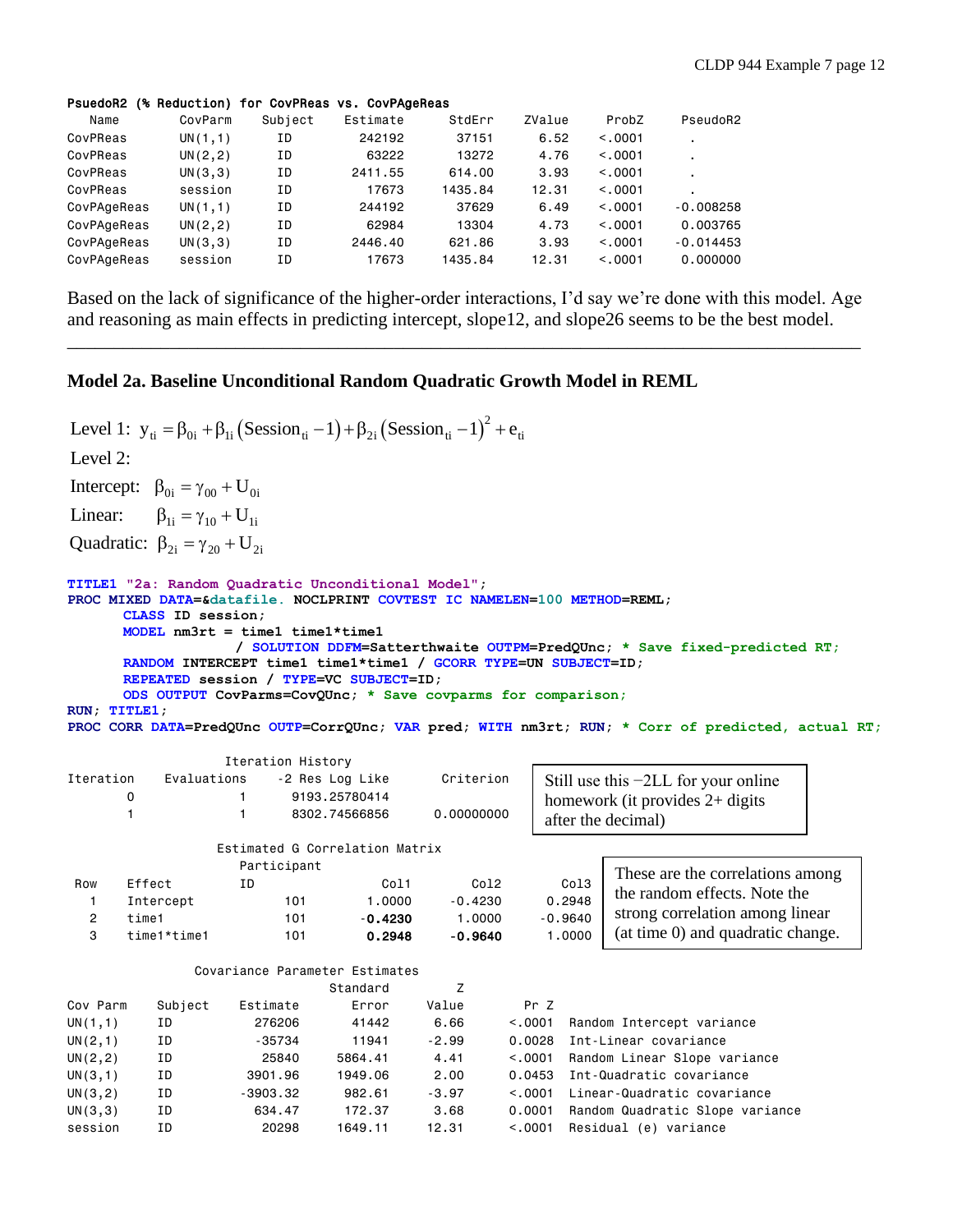|                                             |          |                                      | Information Criteria |                                                                                                   |            |                                           |
|---------------------------------------------|----------|--------------------------------------|----------------------|---------------------------------------------------------------------------------------------------|------------|-------------------------------------------|
| Neg2LogLike                                 | Parms    | AIC                                  | AICC                 | HQIC                                                                                              | <b>BIC</b> | CAIC                                      |
| 8302.7                                      | 7        | 8316.7                               | 8316.9               | 8324.2                                                                                            | 8335.1     | 8342.1                                    |
|                                             |          | Solution for Fixed Effects           |                      |                                                                                                   |            |                                           |
|                                             |          | Standard                             |                      |                                                                                                   |            |                                           |
| Effect                                      | Estimate | Error                                | DF                   | t Value                                                                                           | Pr >  t    |                                           |
| Intercept                                   | 1945.85  | 53,8497                              | 100                  | 36.13                                                                                             | < 0.0001   | Predicted RT when time=0 (session 1 here) |
| time1                                       | -120.90  | 20,0476                              | 100                  | $-6.03$                                                                                           | < 0.0001   | RT change/session at session=1            |
| time1*time1                                 | 13.8656  | 3.4154                               | 100                  | 4.06                                                                                              | < 0.001    | Half rate change in linear slope/session  |
| Pearson Correlation Coefficients, $N = 606$ |          |                                      |                      |                                                                                                   |            |                                           |
|                                             |          | Prob > $ r $ under H0: Rho=0<br>Pred |                      | $r = .19167 \rightarrow$ TOTAL $R^2 = .0367$<br>$\mathcal{L} \circ \mathcal{L} \circ \mathcal{L}$ |            |                                           |

nm3rt 0.19167 Number Match 3 RT <.0001

~ 4% of RT variance is accounted for by linear and quadratic effects of session

|                                |                                     |       | <b>ENTER</b>                               |                             | <b>CALC</b>                            |
|--------------------------------|-------------------------------------|-------|--------------------------------------------|-----------------------------|----------------------------------------|
| Quadratic<br><b>Model Term</b> | Random<br><b>Effect</b><br>Variance |       | Residual L1 Sample<br>Variance Size Per L2 | L1<br>Predictor<br>Variance | Random<br><b>Effect</b><br>Reliability |
| Unc Intercept                  | 276206                              | 20298 | 6                                          |                             | 0.988                                  |
| Unc Linear                     | 25840                               | 20298 |                                            | 6 2.9214876                 | 0.957                                  |
| Unc Quadratic                  | 634.47                              | 20298 |                                            | 6 79.269697                 | 0.937                                  |

# **Model 1b. Quadratic Model with Age Predicting Intercept, Linear, Quadratic Time Slopes**

```
(Session_{ti}-1) + \beta_{2i} (Session_{ti}-1)^2Intercept: \beta_{0i} = \gamma_{00} + \gamma_{01} (Age_i - 80) + U_{0i}Linear: \beta_{1i} = \gamma_{10} + \gamma_{11} (Age_i - 80) + U_{1i}Quadratic: \beta_{2i} = \gamma_{20} + \gamma_{21} (Age_i - 80) + U_{2i}Level 1: y_{ti} = \beta_{0i} + \beta_{1i} (Session<sub>ti</sub> -1) + \beta_{2i} (Session<sub>ti</sub> -1)<sup>2</sup> + e_{ti}Level 2: 
TITLE1 "2b: Add Fixed Effects for Age on Intercept, Linear, and Quadratic Time Slopes";
PROC MIXED DATA=&datafile. NOCLPRINT COVTEST IC NAMELEN=100 METHOD=REML;
       CLASS ID session;
       MODEL nm3rt = time1 time1*time1 Age80 time1*Age80 time1*time1*Age80
                      / SOLUTION DDFM=Satterthwaite OUTPM=PredQAge; * Save fixed-predicted RT;
       RANDOM INTERCEPT time1 time1*time1 / GCORR TYPE=UN SUBJECT=ID;
       REPEATED session / TYPE=VC SUBJECT=ID; 
       ODS OUTPUT CovParms=CovQAge; * Save covparms for comparison;
       CONTRAST "DF=3 Wald Test for Effects of Age"
                   Age80 1, Age80*time1 1, Age80*time1*time1 1 / CHISQ;
* Requesting additional effects for age;
ESTIMATE "Age Effect at Session 1" Age80 1 time1*Age80 0 time1*time1*Age80 0;
ESTIMATE "Age Effect at Session 2" Age80 1 time1*Age80 1 time1*time1*Age80 1;
ESTIMATE "Age Effect at Session 3" Age80 1 time1*Age80 2 time1*time1*Age80 4;
ESTIMATE "Age Effect at Session 4" Age80 1 time1*Age80 3 time1*time1*Age80 9;
ESTIMATE "Age Effect at Session 5" Age80 1 time1*Age80 4 time1*time1*Age80 16;
ESTIMATE "Age Effect at Session 6" Age80 1 time1*Age80 5 time1*time1*Age80 25;
ESTIMATE "Age*Linear Time Slope at Session 1" time1*Age80 1 time1*time1*Age80 0;
ESTIMATE "Age*Linear Time Slope at Session 2" time1*Age80 1 time1*time1*Age80 2;
ESTIMATE "Age*Linear Time Slope at Session 3" time1*Age80 1 time1*time1*Age80 4;
ESTIMATE "Age*Linear Time Slope at Session 4" time1*Age80 1 time1*time1*Age80 6;
```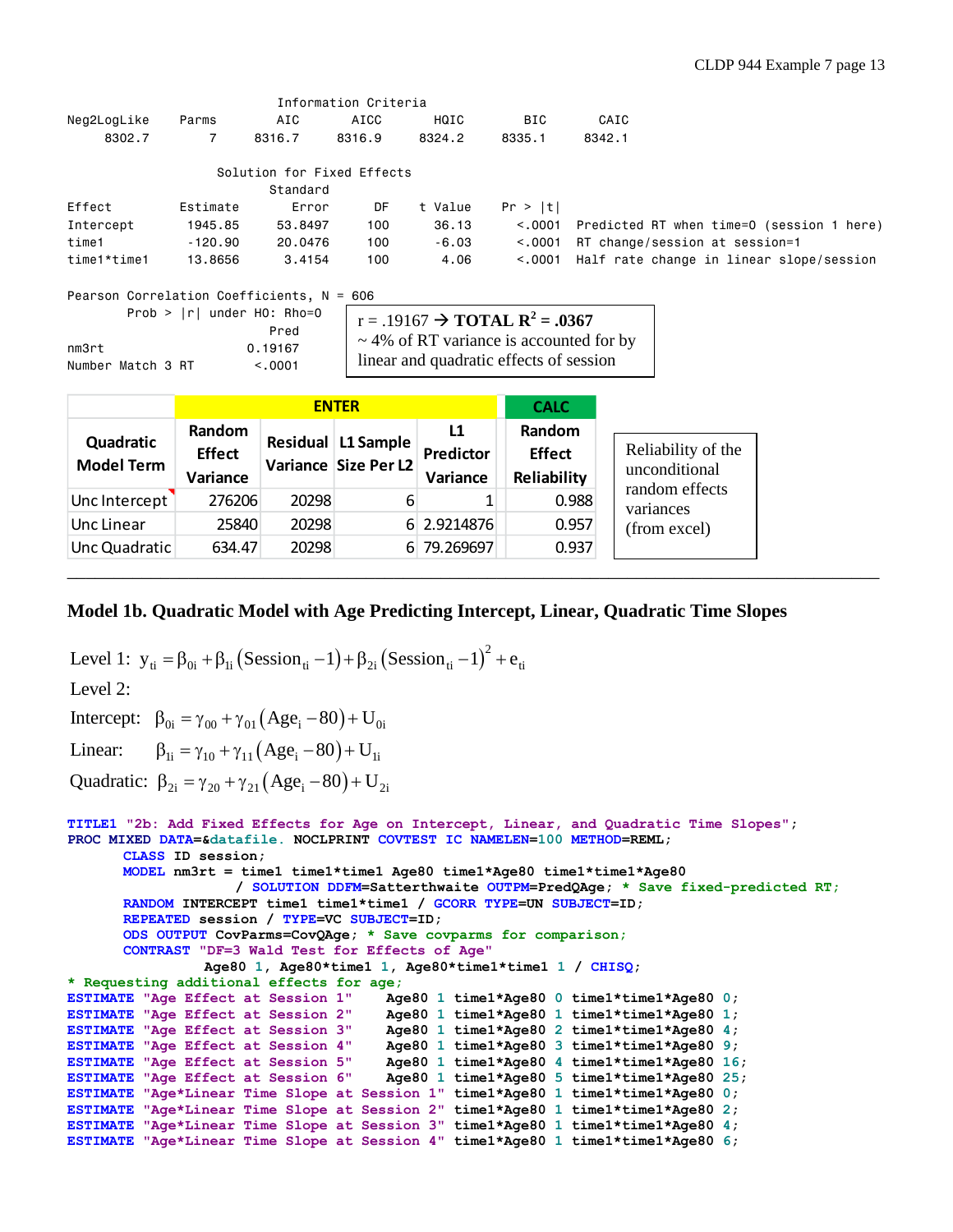**ESTIMATE "Age\*Linear Time Slope at Session 5" time1\*Age80 1 time1\*time1\*Age80 8; ESTIMATE "Age\*Linear Time Slope at Session 6" time1\*Age80 1 time1\*time1\*Age80 10; RUN; TITLE1;**

|          | Covariance Parameter Estimates |            |          |         |          |  |  |  |  |
|----------|--------------------------------|------------|----------|---------|----------|--|--|--|--|
|          |                                |            | Standard | Z       |          |  |  |  |  |
| Cov Parm | Subject                        | Estimate   | Error    | Value   | Pr Z     |  |  |  |  |
| UN(1,1)  | ΙD                             | 247691     | 37599    | 6.59    | < 0.001  |  |  |  |  |
| UN(2,1)  | ΙD                             | $-30154$   | 11191    | $-2.69$ | 0.0070   |  |  |  |  |
| UN(2, 2) | ΙD                             | 25083      | 5787.37  | 4.33    | < 0.001  |  |  |  |  |
| UN(3,1)  | ΙD                             | 3232.78    | 1847.12  | 1.75    | 0.0801   |  |  |  |  |
| UN(3, 2) | ΙD                             | $-3830.21$ | 976.76   | $-3.92$ | < 0.0001 |  |  |  |  |
| UN(3,3)  | ΙD                             | 629.58     | 172.51   | 3.65    | 0.0001   |  |  |  |  |
| session  | ΙD                             | 20298      | 1649.11  | 12.31   | < 0.001  |  |  |  |  |

| Information Criteria |       |        |        |        |        |        |  |  |
|----------------------|-------|--------|--------|--------|--------|--------|--|--|
| Neg2LogLike          | Parms | AIC    | ATCC   | HQIC   | BTC.   | CAIC   |  |  |
| 8283.2               |       | 8297.2 | 8297.3 | 8304.6 | 8315.5 | 8322.5 |  |  |

|                   |           | Solution for Fixed Effects |    |         |          |
|-------------------|-----------|----------------------------|----|---------|----------|
|                   |           | Standard                   |    |         |          |
| Effect            | Estimate  | Error                      | DF | t Value | Pr >  t  |
| Intercept         | 1950.69   | 51,1806                    | 99 | 38.11   | < 0.0001 |
| time1             | $-121.83$ | 19,8672                    | 99 | $-6.13$ | < 0.001  |
| time1*time1       | 13,9774   | 3,4096                     | 99 | 4.10    | < 0.001  |
| Age80             | 29,0495   | 8,4616                     | 99 | 3.43    | 0.0009   |
| time1*Age80       | $-5.5946$ | 3,2846                     | 99 | $-1.70$ | 0.0916   |
| time1*time1*Age80 | 0.6709    | 0.5637                     | 99 | 1.19    | 0.2368   |

|           | Standard                                                                                                                                                                                                                         |           |         |         |
|-----------|----------------------------------------------------------------------------------------------------------------------------------------------------------------------------------------------------------------------------------|-----------|---------|---------|
| Estimate  | Error                                                                                                                                                                                                                            | DF        | t Value | Pr >  t |
| 29,0495   | 8.4616                                                                                                                                                                                                                           | 99        | 3.43    | 0.0009  |
| 24,1258   | 7.6862                                                                                                                                                                                                                           | 99        | 3.14    | 0.0022  |
| 20,5439   | 7.5343                                                                                                                                                                                                                           | 99        | 2.73    | 0.0076  |
| 18,3038   | 7.4038                                                                                                                                                                                                                           | 99        | 2.47    | 0.0151  |
| 17,4056   | 7.1425                                                                                                                                                                                                                           | 99        | 2.44    | 0.0166  |
| 17,8492   | 7.1254                                                                                                                                                                                                                           | 99        | 2.51    | 0.0139  |
| $-5.5946$ | 3,2846                                                                                                                                                                                                                           | 99        | $-1.70$ | 0.0916  |
| $-4.2528$ | 2,2283                                                                                                                                                                                                                           | 99        | $-1.91$ | 0.0592  |
| $-2.9110$ | 1,2977                                                                                                                                                                                                                           | 99        | $-2.24$ | 0.0271  |
| $-1.5692$ | 0.9720                                                                                                                                                                                                                           | 99        | $-1.61$ | 0.1096  |
| $-0.2273$ | 1.6576                                                                                                                                                                                                                           | 99        | $-0.14$ | 0.8912  |
| 1.1145    | 2.6632                                                                                                                                                                                                                           | 99        | 0.42    | 0.6765  |
|           | Age*Linear Time Slope at Session 1<br>Age*Linear Time Slope at Session 2<br>Age*Linear Time Slope at Session 3<br>Age*Linear Time Slope at Session 4<br>Age*Linear Time Slope at Session 5<br>Age*Linear Time Slope at Session 6 | Estimates |         |         |

Interpret the fixed intercept:

Interpret the fixed effect of linear time:

Interpret the fixed effect of quadratic time:

Interpret the effect of Age80:

Interpret the effect of linear\*Age80:

Interpret the effect of quadratic\*Age80: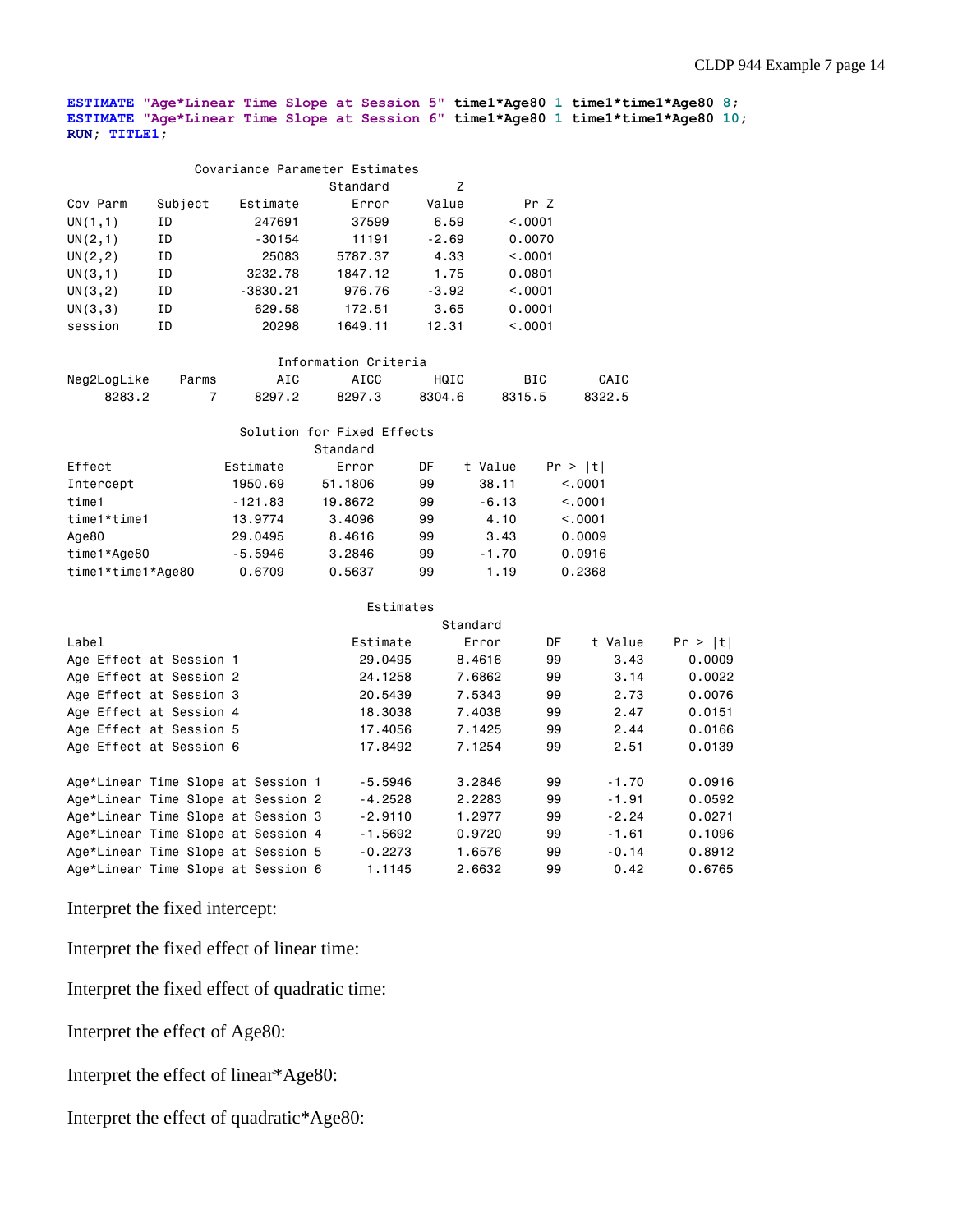Is the age by quadratic model  $(2b)$  better than the unconditional quadratic growth model  $(2a)$ ? How do we know?

|                                   |     | Contrasts |                    |      |                       |        |
|-----------------------------------|-----|-----------|--------------------|------|-----------------------|--------|
|                                   | Num | Den       |                    |      |                       |        |
| Label                             | DF  | DF        | Chi-Square F Value |      | $Pr > Chisq$ $Pr > F$ |        |
| DF=3 Wald Test for Effects of Age |     | 99        | 12.01              | 4.00 | 0.0073                | 0.0098 |

### **Syntax and output from additional macros for effect size:**

**\* Calculate Total R2 change relative to unconditional model; %***TotalR2***(DV=nm3rt, PredFewer=PredQUnc, PredMore=PredQAge);**

### Total R2 (% Reduction) for PredQUnc vs. PredQAge

| PredQAge | 0.32688 | 0.10685 | 0.070114            |
|----------|---------|---------|---------------------|
| PredQUnc | 0.19167 | 0.03674 | ٠                   |
| Name     | Corr    | TotalR2 | R <sub>2</sub> Diff |
|          | Pred    |         | Total               |

**\* Calculate PseudoR2 relative to unconditional model; %***PseudoR2***(NCov=7, CovFewer=CovQUnc, CovMore=CovQAge);**

### PsuedoR2 (% Reduction) for CovQUnc vs. CovQAge

|         |          |         |          |         |        |          | Pseudo         |
|---------|----------|---------|----------|---------|--------|----------|----------------|
| Name    | CovParm  | Subject | Estimate | StdErr  | ZValue | ProbZ    | R <sub>2</sub> |
| CovQUnc | UN(1,1)  | ΙD      | 276206   | 41442   | 6.66   | < 0.0001 |                |
| CovQUnc | UN(2, 2) | ΙD      | 25840    | 5864.41 | 4.41   | < 0.0001 |                |
| CovQUnc | UN(3,3)  | ΙD      | 634.47   | 172.37  | 3,68   | 0.0001   |                |
| CovQUnc | session  | ΙD      | 20298    | 1649.11 | 12.31  | < 0.001  |                |
| CovQAge | UN(1,1)  | ΙD      | 247691   | 37599   | 6.59   | < 0.001  | 0.10324        |
| CovQAge | UN(2, 2) | ΙD      | 25083    | 5787.37 | 4.33   | < 0.001  | 0.02931        |
| CovQAge | UN(3,3)  | ΙD      | 629.58   | 172.51  | 3.65   | 0.0001   | 0.00770        |
| CovQAge | session  | ΙD      | 20298    | 1649.11 | 12.31  | < 0.0001 | 0,00000        |
|         |          |         |          |         |        |          |                |

Which variance component should have been reduced by each new fixed effect of age?

# **Model 2c. Quadratic Model with Age, Reasoning on Intercept, Linear, Quadratic Time Slopes**

\_\_\_\_\_\_\_\_\_\_\_\_\_\_\_\_\_\_\_\_\_\_\_\_\_\_\_\_\_\_\_\_\_\_\_\_\_\_\_\_\_\_\_\_\_\_\_\_\_\_\_\_\_\_\_\_\_\_\_\_\_\_\_\_\_\_\_\_\_\_\_\_\_\_\_\_\_\_\_\_\_\_\_\_\_\_

```
(Session_{ti} -1) + \beta_{2i} (Session_{ti} -1)^2Level 1: y_{ti} = \beta_{0i} + \beta_{1i} (Session<sub>ti</sub> -1) + \beta_{2i} (Session<sub>ti</sub> -1)<sup>2</sup> + e_{ti}Level 2:
```
Intercept:  $\beta_{0i} = \gamma_{00} + \gamma_{01} (Age_i - 80) + \gamma_{02} (Reason_i - 22) + U_{0i}$ 

Linear:  $\beta_{1i} = \gamma_{10} + \gamma_{11} (Age_i - 80) + \gamma_{12} (Reason_i - 22) + U_{1i}$ 

Quadratic:  $\beta_{2i} = \gamma_{20} + \gamma_{21} (Age_i - 80) + \gamma_{22} (Readi - 22) + U_{2i}$ 

**TITLE1 "2c: Keep Age, Add Reasoning on Intercept, Linear, and Quadratic Time Slopes"; PROC MIXED DATA=&datafile. NOCLPRINT COVTEST IC NAMELEN=100 METHOD=REML; CLASS ID session; MODEL nm3rt = time1 time1\*time1 Age80 time1\*Age80 time1\*time1\*Age80 Reas22 time1\*Reas22 time1\*time1\*Reas22 / SOLUTION DDFM=Satterthwaite OUTPM=PredQReas; \* Save fixed-predicted RT; RANDOM INTERCEPT time1 time1\*time1 / GCORR TYPE=UN SUBJECT=ID; REPEATED session / TYPE=VC SUBJECT=ID;**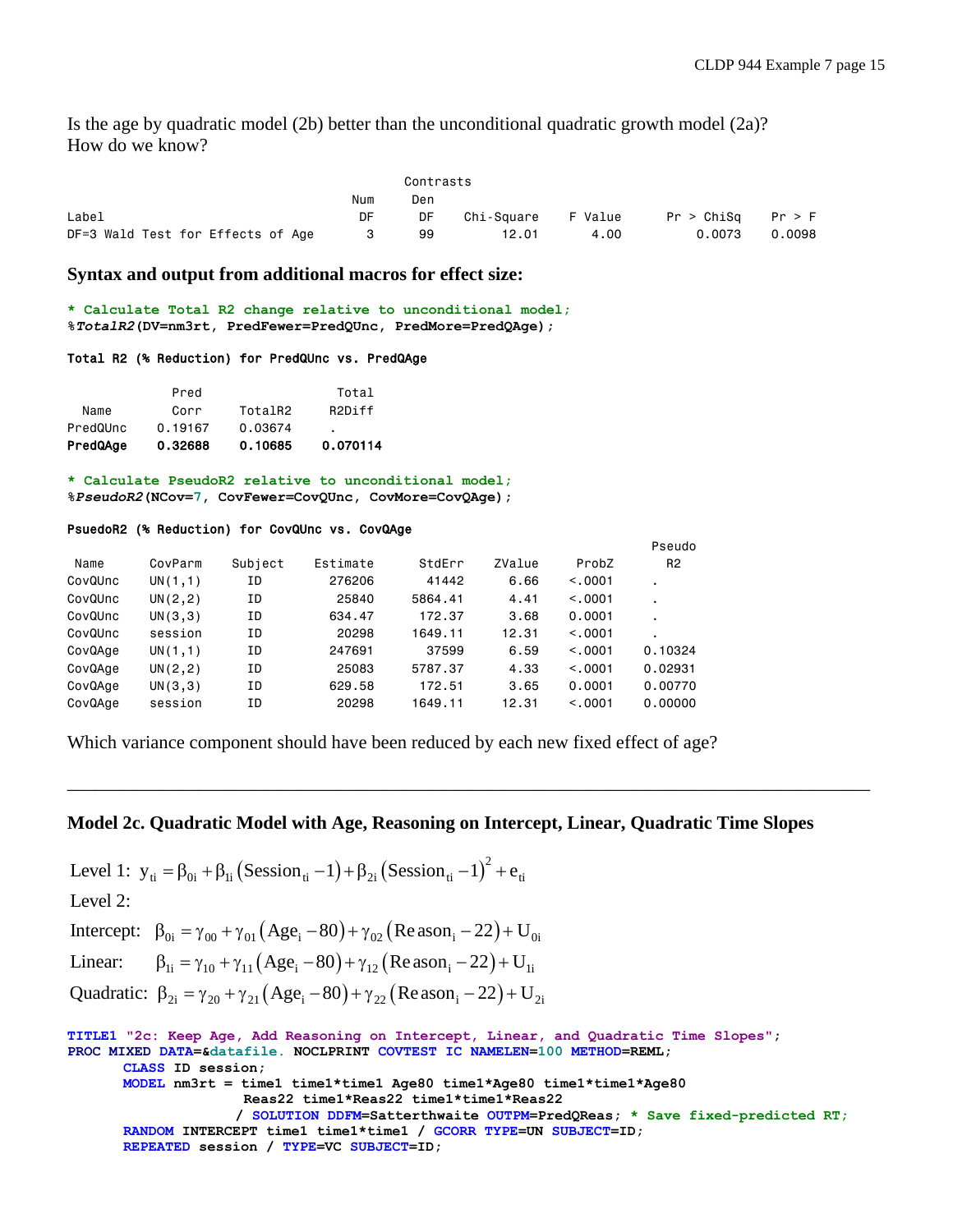```
ODS OUTPUT CovParms=CovQReas; * Save covparms for comparison;
      CONTRAST "DF=3 Wald Test for Effects of Age"
                Age80 1, Age80*time1 1, Age80*time1*time1 1 / CHISQ;
      CONTRAST "DF=3 Wald Test for Effects of Reasoning"
                 Reas22 1, Reas22*time1 1, Reas22*time1*time1 1 / CHISQ;
* Requesting additional effects for reasoning;
ESTIMATE "Reasoning Effect at Session 1" Reas22 1 time1*Reas22 0 time1*time1*Reas22 0;
ESTIMATE "Reasoning Effect at Session 2" Reas22 1 time1*Reas22 1 time1*time1*Reas22 1;
ESTIMATE "Reasoning Effect at Session 3" Reas22 1 time1*Reas22 2 time1*time1*Reas22 4;
ESTIMATE "Reasoning Effect at Session 4" Reas22 1 time1*Reas22 3 time1*time1*Reas22 9;
ESTIMATE "Reasoning Effect at Session 5" Reas22 1 time1*Reas22 4 time1*time1*Reas22 16;
ESTIMATE "Reasoning Effect at Session 6" Reas22 1 time1*Reas22 5 time1*time1*Reas22 25;
ESTIMATE "Reasoning*Linear Time Slope at Session 1" time1*Reas22 1 time1*time1*Reas22 0;
ESTIMATE "Reasoning*Linear Time Slope at Session 2" time1*Reas22 1 time1*time1*Reas22 2;
ESTIMATE "Reasoning*Linear Time Slope at Session 3" time1*Reas22 1 time1*time1*Reas22 4;
ESTIMATE "Reasoning*Linear Time Slope at Session 4" time1*Reas22 1 time1*time1*Reas22 6;
ESTIMATE "Reasoning*Linear Time Slope at Session 5" time1*Reas22 1 time1*time1*Reas22 8;
ESTIMATE "Reasoning*Linear Time Slope at Session 6" time1*Reas22 1 time1*time1*Reas22 10;
RUN; TITLE1;
```

|          |         | Covariance Parameter Estimates |          |         |          |
|----------|---------|--------------------------------|----------|---------|----------|
|          |         |                                | Standard | 7       |          |
| Cov Parm | Subject | Estimate                       | Error    | Value   | Pr Z     |
| UN(1,1)  | ΙD      | 235541                         | 36056    | 6.53    | < 0.0001 |
| UN(2,1)  | ΙD      | -32552                         | 11138    | $-2.92$ | 0.0035   |
| UN(2, 2) | ΙD      | 25228                          | 5835.93  | 4.32    | < 0.001  |
| UN(3,1)  | ΙD      | 3918.44                        | 1826.88  | 2.14    | 0.0320   |
| UN(3, 2) | ΙD      | $-3812.99$                     | 978.05   | $-3.90$ | < 0.001  |
| UN(3,3)  | ΙD      | 614.47                         | 171.25   | 3.59    | 0.0002   |
| session  | ΙD      | 20298                          | 1649.11  | 12.31   | < 0.001  |

| Information Criteria |       |        |        |             |        |        |  |  |
|----------------------|-------|--------|--------|-------------|--------|--------|--|--|
| Neg2LogLike          | Parms | AIC    | ATCC.  | <b>HOTC</b> | BTC.   | CAIC   |  |  |
| 8261.0               |       | 8275.0 | 8275.2 | 8282.4      | 8293.3 | 8300.3 |  |  |

|                    |            | Solution for Fixed Effects |    |         |         |
|--------------------|------------|----------------------------|----|---------|---------|
|                    |            | Standard                   |    |         |         |
| Effect             | Estimate   | Error                      | DF | t Value | Pr >  t |
| Intercept          | 1966.47    | 50.4203                    | 98 | 39,00   | < 0.001 |
| time1              | $-119.74$  | 20.0746                    | 98 | $-5.96$ | < 0.001 |
| time1*time1        | 13.3036    | 3.4167                     | 98 | 3.89    | 0.0002  |
| Age80              | 22,2782    | 8.7324                     | 98 | 2.55    | 0.0123  |
| time1*Age80        | $-6.4921$  | 3.4768                     | 98 | $-1.87$ | 0.0649  |
| time1*time1*Age80  | 0.9601     | 0.5917                     | 98 | 1.62    | 0.1079  |
| Reas22             | $-27.1004$ | 11.2829                    | 98 | $-2.40$ | 0.0182  |
| time1*Reas22       | $-3.5917$  | 4.4922                     | 98 | $-0.80$ | 0.4259  |
| time1*time1*Reas22 | 1.1575     | 0.7646                     | 98 | 1.51    | 0.1333  |

|                                          |  | Estimates  |          |    |         |         |
|------------------------------------------|--|------------|----------|----|---------|---------|
|                                          |  |            | Standard |    |         |         |
| Label                                    |  | Estimate   | Error    | DF | t Value | Pr >  t |
| Reasoning Effect at Session 1            |  | $-27.1004$ | 11,2829  | 98 | $-2.40$ | 0.0182  |
| Reasoning Effect at Session 2            |  | $-29.5346$ | 10.1156  | 98 | $-2.92$ | 0.0043  |
| Reasoning Effect at Session 3            |  | $-29.6537$ | 9.8944   | 98 | $-3.00$ | 0.0035  |
| Reasoning Effect at Session 4            |  | $-27.4578$ | 9.7730   | 98 | $-2.81$ | 0,0060  |
| Reasoning Effect at Session 5            |  | $-22.9468$ | 9.5224   | 98 | $-2.41$ | 0.0178  |
| Reasoning Effect at Session 6            |  | $-16.1207$ | 9.6403   | 98 | $-1.67$ | 0.0977  |
| Reasoning*Linear Time Slope at Session 1 |  | $-3.5917$  | 4.4922   | 98 | $-0.80$ | 0.4259  |
| Reasoning*Linear Time Slope at Session 2 |  | $-1.2767$  | 3,0547   | 98 | $-0.42$ | 0.6769  |
| Reasoning*Linear Time Slope at Session 3 |  | 1.0384     | 1.7775   | 98 | 0.58    | 0.5604  |
| Reasoning*Linear Time Slope at Session 4 |  | 3,3535     | 1,2900   | 98 | 2.60    | 0.0108  |
| Reasoning*Linear Time Slope at Session 5 |  | 5.6686     | 2,2012   | 98 | 2.58    | 0.0115  |
| Reasoning*Linear Time Slope at Session 6 |  | 7.9836     | 3.5642   | 98 | 2.24    | 0.0274  |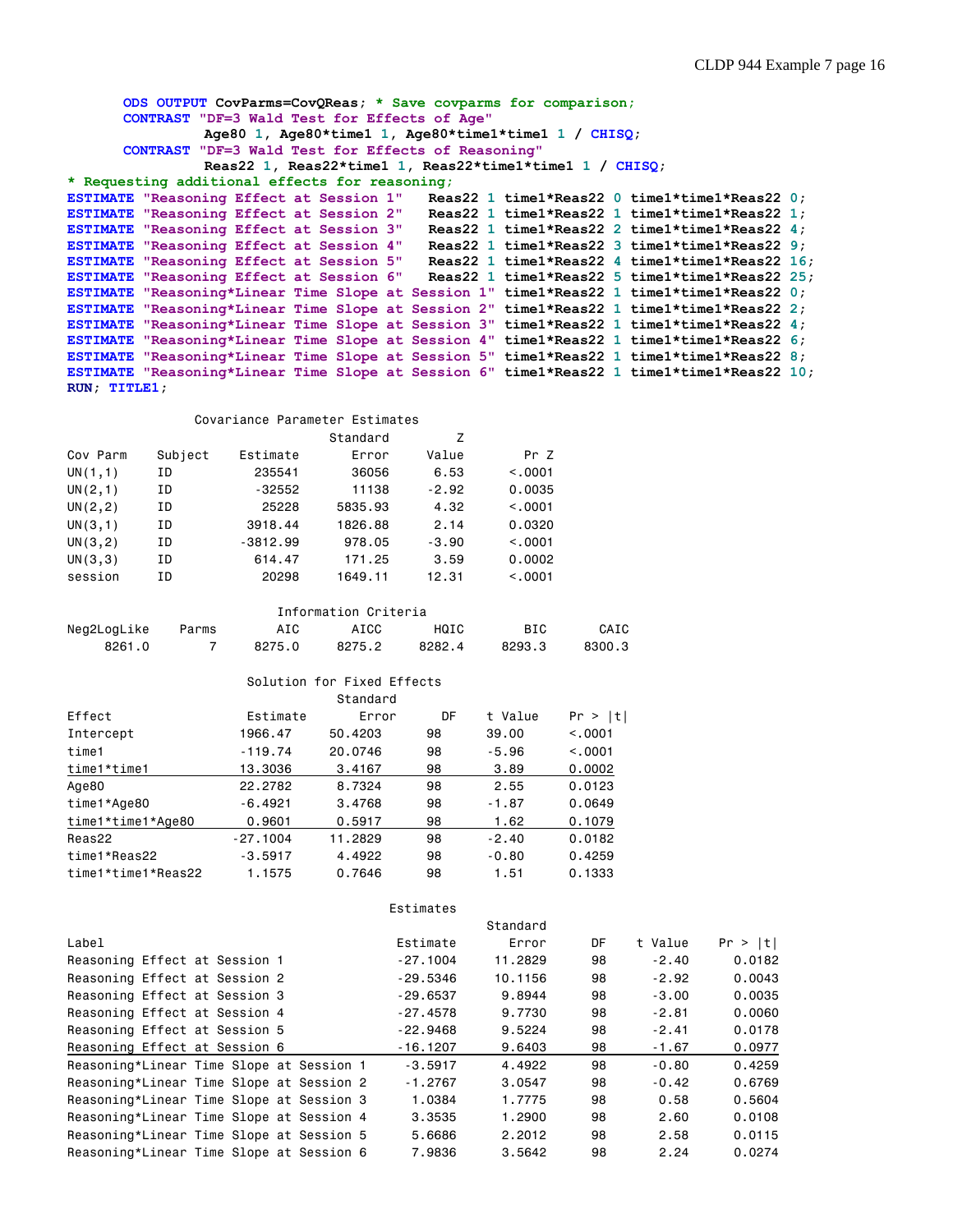

|                                         |     | Contrasts |            |         |            |        |
|-----------------------------------------|-----|-----------|------------|---------|------------|--------|
|                                         | Num | Den       |            |         |            |        |
| Label                                   | DF  | DF        | Chi-Sauare | F Value | Pr > Chisq | Pr > F |
| DF=3 Wald Test for Effects of Age       |     | 98        | 7.19       | 2.40    | 0.0660     | 0.0727 |
| DF=3 Wald Test for Effects of Reasoning |     | 98        | 12.88      | 4.29    | 0.0049     | 0.0068 |

# **Syntax and output from additional macros for effect size:**

**\* Calculate Total R2 change relative to age only model; %***TotalR2***(DV=nm3rt, PredFewer=PredQAge, PredMore=PredQReas);**

### Total R2 (% Reduction) for PredQAge vs. PredQReas

|           | Pred    |         | Total               |
|-----------|---------|---------|---------------------|
| Name      | Corr    | TotalR2 | R <sub>2</sub> Diff |
| PredQAge  | 0.32688 | 0.10685 | $\blacksquare$      |
| PredQReas | 0.40108 | 0.16086 | 0.054011            |

**\* Calculate PseudoR2 relative to age only model; %***PseudoR2***(NCov=7, CovFewer=CovQAge, CovMore=CovQReas);**

### PsuedoR2 (% Reduction) for CovQAge vs. CovQReas

| Name     | CovParm  | Subject | Estimate | StdErr  | ZValue | ProbZ   | PseudoR2    |
|----------|----------|---------|----------|---------|--------|---------|-------------|
| CovQAge  | UN(1,1)  | ΙD      | 247691   | 37599   | 6.59   | < 0.001 | ٠           |
| CovQAge  | UN(2, 2) | ΙD      | 25083    | 5787.37 | 4.33   | < 0.001 |             |
| CovQAge  | UN(3,3)  | ΙD      | 629.58   | 172.51  | 3.65   | 0.0001  |             |
| CovQAge  | session  | ΙD      | 20298    | 1649.11 | 12.31  | < 0.001 |             |
| CovQReas | UN(1,1)  | ΙD      | 235541   | 36056   | 6.53   | < 0.001 | 0.049052    |
| CovQReas | UN(2, 2) | ΙD      | 25228    | 5835.93 | 4.32   | < 0.001 | $-0.005808$ |
| CovQReas | UN(3,3)  | ΙD      | 614.47   | 171.25  | 3.59   | 0.0002  | 0.024008    |
| CovQReas | session  | ΙD      | 20298    | 1649.11 | 12.31  | < 0.001 | $-0.000000$ |

From these results *it appears* we could remove both the interaction of reasoning with both the linear and quadratic time slopes, but keep in mind how correlated those terms are… let's see what happens if we just remove just the reasoning\*quadratic time interaction for now.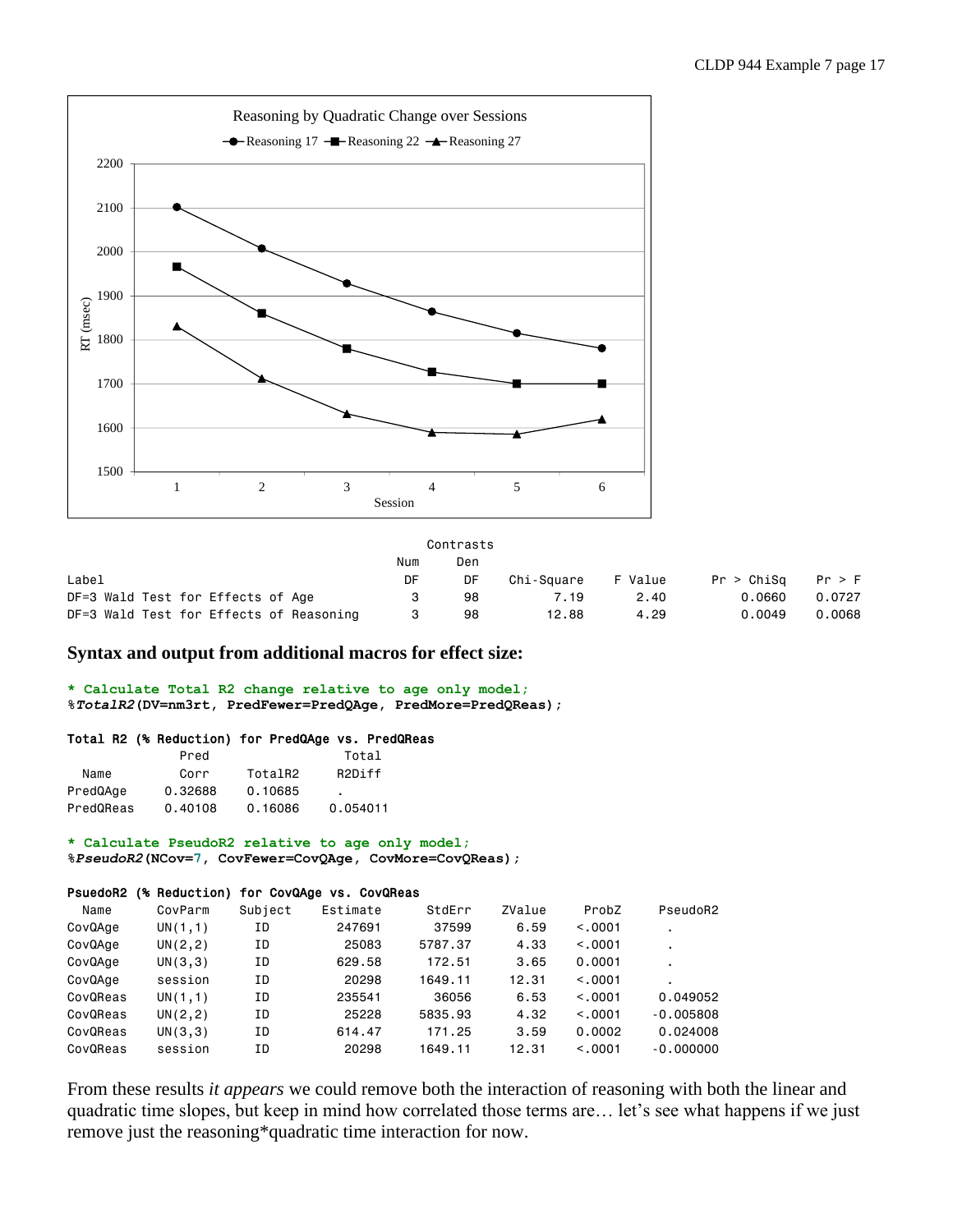# **Model 2d. Quadratic Model without Reasoning by Quadratic Time Slope**

 $(Session_{ti}-1) + \beta_{2i} (Session_{ti}-1)^2$ Intercept:  $\beta_{0i} = \gamma_{00} + \gamma_{01} (Age_i - 80) + \gamma_{02} (Reason_i - 22) + U_{0i}$ Linear:  $\beta_{1i} = \gamma_{10} + \gamma_{11} (Age_i - 80) + \gamma_{12} (Reason_i - 22) + U_{1i}$ Quadratic:  $\beta_{2i} = \gamma_{20} + \gamma_{21} (Age_i - 80) + U_{2i}$ Level 1:  $y_{ti} = \beta_{0i} + \beta_{1i}$  (Session<sub>ti</sub> -1)+ $\beta_{2i}$  (Session<sub>ti</sub> -1)<sup>-</sup> +  $e_{ti}$ Level 2: **TITLE1 "2d: Remove Reasoning Effect on Quadratic Time Slope"; PROC MIXED DATA=&datafile. NOCLPRINT COVTEST IC NAMELEN=100 METHOD=REML; CLASS ID session; MODEL nm3rt = time1 time1\*time1 Age80 time1\*Age80 time1\*time1\*Age80 Reas22 time1\*Reas22 / SOLUTION DDFM=Satterthwaite OUTPM=PredLReas; \* Save fixed-predicted RT; RANDOM INTERCEPT time1 time1\*time1 / GCORR TYPE=UN SUBJECT=ID; REPEATED session / TYPE=VC SUBJECT=ID; ODS OUTPUT CovParms=CovLReas; \* Save covparms for comparison; CONTRAST "DF=3 Wald Test for Effects of Age" Age80 1, Age80\*time1 1, Age80\*time1\*time1 1 / CHISQ; CONTRAST "DF=2 Wald Test for Effects of Reasoning" Reas22 1, Reas22\*time1 1 / CHISQ; \* Requesting additional effects for reasoning; ESTIMATE "Reasoning Effect at Session 1" Reas22 1 time1\*Reas22 0; ESTIMATE "Reasoning Effect at Session 2" Reas22 1 time1\*Reas22 1; ESTIMATE "Reasoning Effect at Session 3" Reas22 1 time1\*Reas22 2; ESTIMATE "Reasoning Effect at Session 4" Reas22 1 time1\*Reas22 3; ESTIMATE "Reasoning Effect at Session 5" Reas22 1 time1\*Reas22 4; ESTIMATE "Reasoning Effect at Session 6" Reas22 1 time1\*Reas22 5; RUN; TITLE1;** Covariance Parameter Estimates Standard 7 Cov Parm Subject Estimate Error Value Pr Z UN(1,1) ID 235909 36153 6.53 <.0001 UN(2,1) ID -32972 11262 -2.93 0.0034 UN(2,2) ID 25707 5883.65 4.37 <.0001 UN(3,1) ID 3993.04 1848.58 2.16 0.0308 UN(3,2) ID -3897.93 985.52 -3.96 <.0001 UN(3,3) ID 629.52 172.50 3.65 0.0001 session ID 20298 1649.11 12.31 <.0001 Information Criteria Neg2LogLike Parms AIC AICC HQIC BIC CAIC 8264.6 7 8278.6 8278.8 8286.0 8296.9 8303.9 Solution for Fixed Effects Standard Effect Estimate Error DF t Value Pr > |t| Intercept 1969.80 50.4084 98.1 39.08 <.0001 time1 -123.54 20.0358 98.9 -6.17 <.0001 time1\*time1 13.9774 3.4095 99 4.10 <.0001 Age80 20.8470 8.6868 99.7 2.40 0.0183 time1\*Age80 -4.8610 3.3252 100 -1.46 0.1469 time1\*time1\*Age80 0.6709 0.5637 99 1.19 0.2368 Reas22 -32.8281 10.6297 98 -3.09 0.0026 time1\*Reas22 2.9362 1.2602 98 2.33 0.0219 Different result! Estimates Standard Label Estimate Error DF t Value Pr > |t|

Reasoning Effect at Session 1 -32.8281 10.6297 98 -3.09 0.0026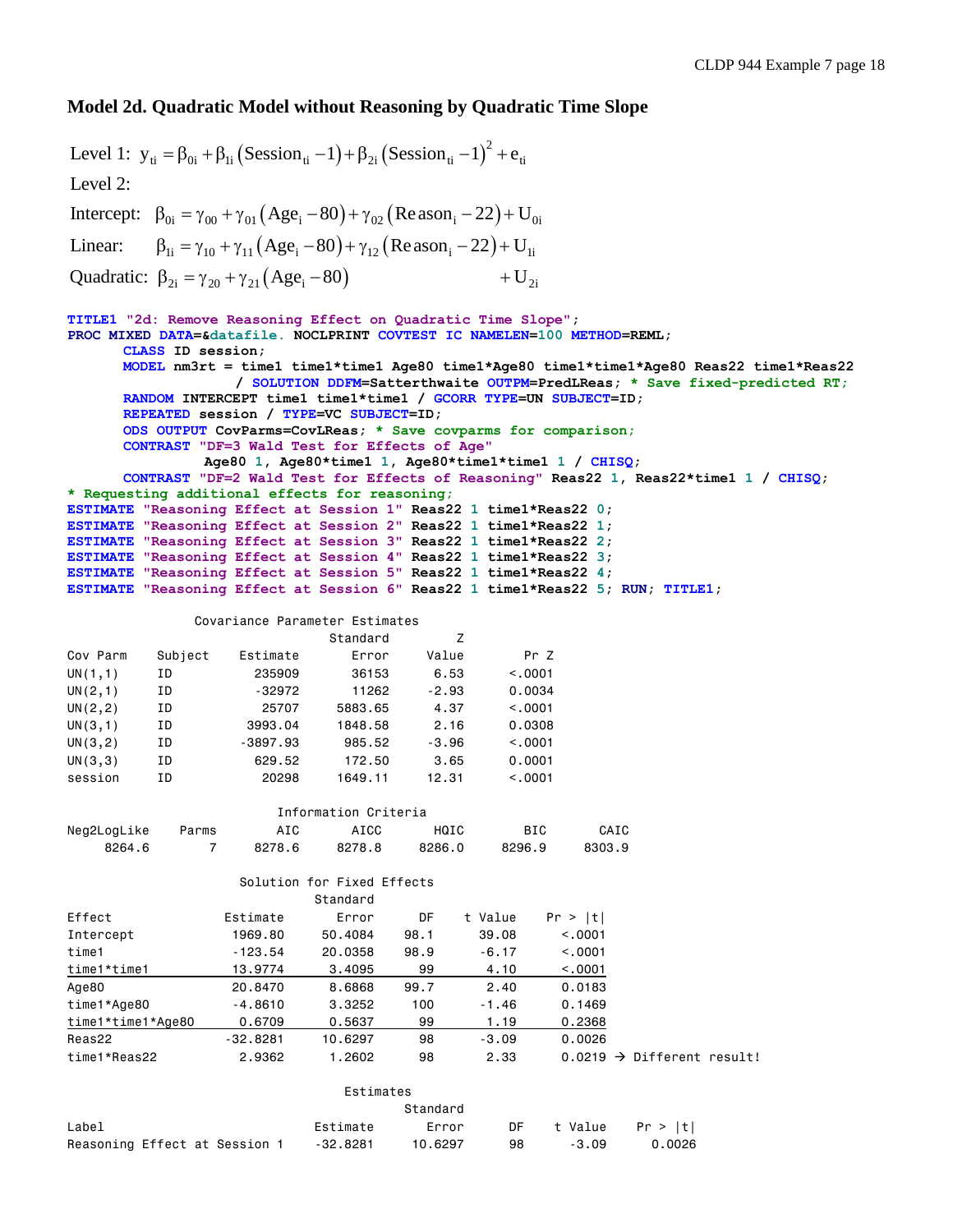| Reasoning Effect at Session 2 |  |  | $-29.8919$ | 10.1128 | 98 | $-2.96$ | 0.0039 |
|-------------------------------|--|--|------------|---------|----|---------|--------|
| Reasoning Effect at Session 3 |  |  | $-26.9557$ | 9.7326  | 98 | $-2.77$ | 0.0067 |
| Reasoning Effect at Session 4 |  |  | $-24.0195$ | 9,5055  | 98 | $-2.53$ | 0.0131 |
| Reasoning Effect at Session 5 |  |  | $-21.0833$ | 9.4425  | 98 | $-2.23$ | 0.0278 |
| Reasoning Effect at Session 6 |  |  | $-18.1471$ | 9,5469  | 98 | $-1.90$ | 0.0603 |
|                               |  |  |            |         |    |         |        |

|                                         | Num | Den |            |         |            |        |
|-----------------------------------------|-----|-----|------------|---------|------------|--------|
| Label                                   | DF  | DF  | Chi-Sauare | F Value | Pr > Chisq | Pr > F |
| DF=3 Wald Test for Effects of Age       |     | 100 | 5.98       | 1.99    | 0.1128     | 0.1200 |
| DF=2 Wald Test for Effects of Reasoning |     | 98  | 10.59      | 5.29    | 0.0050     | 0.0066 |



# **Syntax and output from additional macros for effect size:**

**\* Calculate Total R2 change relative to age only model; %***TotalR2***(DV=nm3rt, PredFewer=PredQAge, PredMore=PredLReas);**

### Total R2 (% Reduction) for PredQAge vs. PredLReas

|           | Pred    |                     | Total               |
|-----------|---------|---------------------|---------------------|
| Name      | Corr    | TotalR <sub>2</sub> | R <sub>2</sub> Diff |
| PredQAge  | 0.32688 | 0.10685             |                     |
| PredLReas | 0.40008 | 0.16006             | 0.053213            |

**\* Calculate PseudoR2 relative to age model;**

**%***PseudoR2***(NCov=7, CovFewer=CovQAge, CovMore=CovQReas);**

### PsuedoR2 (% Reduction) for CovQAge vs. CovLReas

| Name     | CovParm  | Subject | Estimate | StdErr  | ZValue | ProbZ   | PseudoR2       |
|----------|----------|---------|----------|---------|--------|---------|----------------|
| CovQAge  | UN(1,1)  | ΙD      | 247691   | 37599   | 6.59   | < 0.001 | ٠              |
| CovQAge  | UN(2, 2) | ΙD      | 25083    | 5787.37 | 4.33   | < 0.001 | $\blacksquare$ |
| CovQAge  | UN(3,3)  | ΙD      | 629.58   | 172.51  | 3.65   | 0.0001  | ٠              |
| CovQAge  | session  | ΙD      | 20298    | 1649.11 | 12.31  | < 0.001 |                |
| CovLReas | UN(1,1)  | ΙD      | 235909   | 36153   | 6.53   | < 0.001 | 0.047565       |
| CovLReas | UN(2, 2) | ΙD      | 25707    | 5883.65 | 4.37   | < 0.001 | $-0.024908$    |
| CovLReas | UN(3,3)  | ΙD      | 629.52   | 172.50  | 3.65   | 0.0001  | 0.000095       |
| CovLReas | session  | ΙD      | 20298    | 1649.11 | 12.31  | < 0.001 | $-0.000000$    |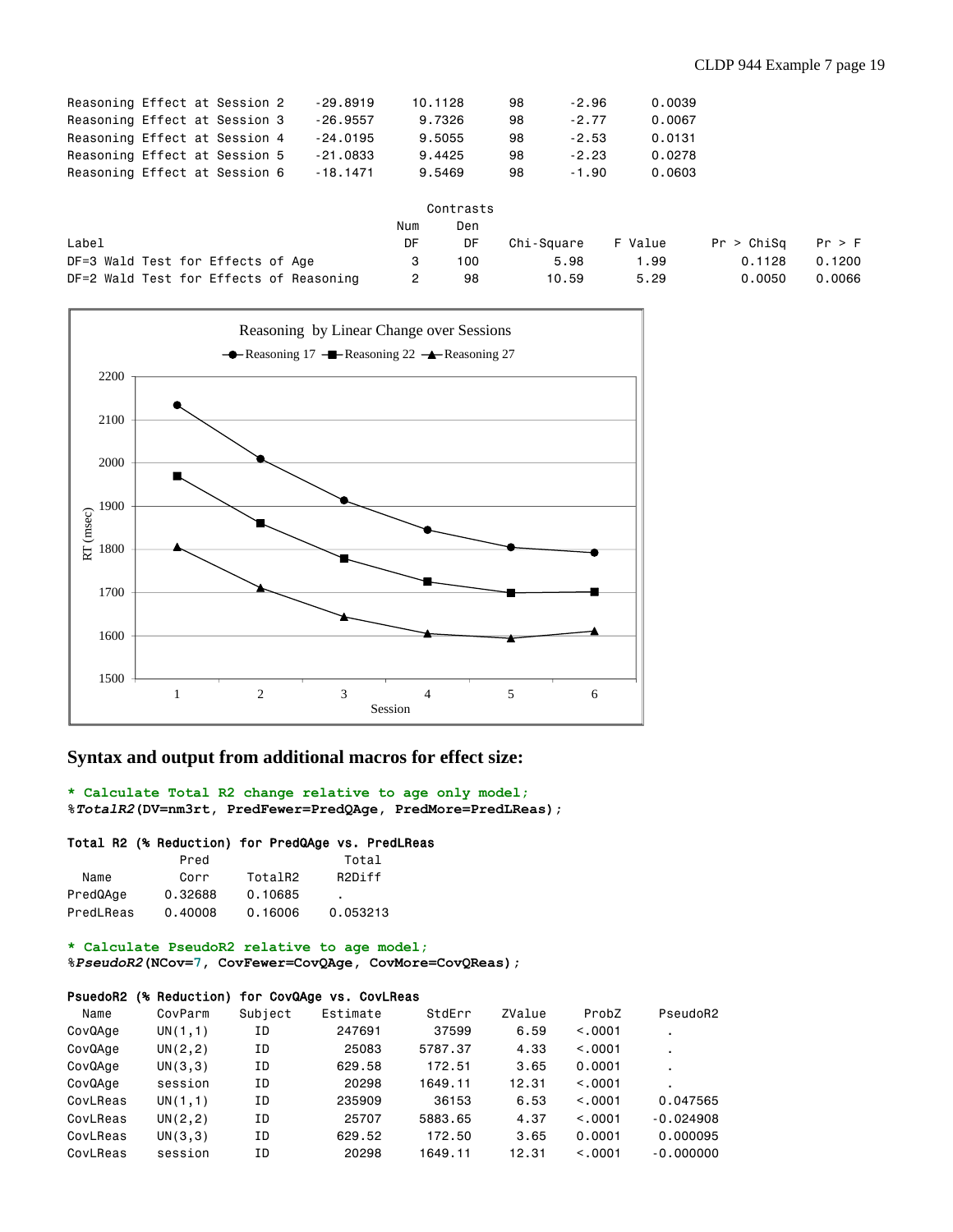# **Model 2e. Quadratic Model adding Effects of Education Group on Intercept, Linear, Quadratic Time**

```
(Session_{ti}-1) + \beta_{2i} (Session_{ti}-1)^2Intercept: \beta_{0i} = \gamma_{00} + \gamma_{01} (Age_i - 80) + \gamma_{02} (Reason_i - 22) + \gamma_{03} (Highvs. LowEd_i) + \gamma_{04} (Highvs. MedEd_i) + U_{0i}Linear: \beta_{1i} = \gamma_{10} + \gamma_{11} (Age_i - 80) + \gamma_{12} (Reason_i - 22) + \gamma_{13} (Highvs.LowEd_i) + \gamma_{14} (Highvs.MedEd_i) + U_{1i}Level 1: y_{ti} = \beta_{0i} + \beta_{1i} (Session<sub>ti</sub> -1) + \beta_{2i} (Session<sub>ti</sub> -1)<sup>2</sup> + e_{ti}Level 2: 
Quadratic: \beta_{2i} = \gamma_{20} + \gamma_{21} (Age_i - 80) + \gamma_{23} (Highvs. LowEd_i) + \gamma_{24} (Highvs. MedEd_i) + U_{2i}TITLE1 "2e: Keep Age & Reas, Add Effect of Education Group on Intercept, Linear, and Quadratic";
PROC MIXED DATA=&datafile. NOCLPRINT COVTEST IC NAMELEN=100 METHOD=REML;
       CLASS ID EducGrp session;
       MODEL nm3rt = time1 time1*time1 Age80 time1*Age80 time1*time1*Age80
                      Reas22 time1*Reas22 EducGrp time1*EducGrp time1*time1*EducGrp 
                      / SOLUTION DDFM=Satterthwaite OUTPM=PredQEduc; * Save fixed-predicted RT;
       RANDOM INTERCEPT time1 time1*time1 / GCORR TYPE=UN SUBJECT=ID; 
       REPEATED session / TYPE=VC SUBJECT=ID;
       ODS OUTPUT CovParms=CovQEduc; * Save covparms for comparison;
       CONTRAST "DF=3 Wald Test for Effects of Age"
                   Age80 1, Age80*time1 1, Age80*time1*time1 1 / CHISQ;
       CONTRAST "DF=2 Wald Test for Effects of Reasoning" Reas22 1, Reas22*time1 1 / CHISQ;
       CONTRAST "DF=6 Wald Test for Effects of Education" EducGrp -1 1 0, EducGrp -1 0 1,
                   EducGrp*time1 -1 1 0, EducGrp*time1 -1 0 1, 
                   EducGrp*time1*time1 -1 1 0, EducGrp*time1*time1 -1 0 1 / CHISQ;
       * LSMEANS gives follow-up tests and means per group for education main effect only;
       LSMEANS EducGrp / AT (time1 Age80 Reas22) = (0 0 0) DIFF=ALL; 
       LSMEANS EducGrp / AT (time1 Age80 Reas22) = (5 0 0) DIFF=ALL; 
       * ESTIMATE statements can also give specific effects as before;
      ESTIMATE "L vs. H Educ for Intercept " EducGrp -1 0 1 ;
      ESTIMATE "M vs. H Educ for Intercept" BducGrp 0 -1 1;<br>
ESTIMATE "L vs. M Educ for Intercept" EducGrp -1 1 0;
       ESTIMATE "L vs. M Educ for Intercept"
       ESTIMATE "L vs. H Educ for Linear Time" time1*EducGrp -1 0 1 ;
       ESTIMATE "M vs. H Educ for Linear Time" time1*EducGrp 0 -1 1 ;<br>
ESTIMATE "L vs. M Educ for Linear Time" time1*EducGrp -1 1 0 ;
      ESTIMATE "L vs. M Educ for Linear Time" time1*EducGrp -1 1 0 ;<br>ESTIMATE "L vs. H Educ for Quadratic Time" time1*time1*EducGrp -1 0 1 ;
      ESTIMATE "L vs. H Educ for Quadratic Time"
      ESTIMATE "M vs. H Educ for Quadratic Time" time1*time1*EducGrp 0 -1 1 ;
      ESTIMATE "L vs. M Educ for Quadratic Time" time1*time1*EducGrp -1 1 0 ;
RUN; TITLE1;
                 Covariance Parameter Estimates
                                 Standard Z
Cov Parm Subject Estimate Error Value Pr Z
UN(1,1) ID 241027 37339 6.46 <.0001
UN(2,1) ID -35271 11645 -3.03 0.0025
UN(2,2) ID 25772 5956.96 4.33 <.0001
UN(3,1) ID 4371.57 1907.59 2.29 0.0219
UN(3,2) ID -3896.53 995.30 -3.91 <.0001
UN(3,3) ID 628.15 173.93 3.61 0.0002
session ID 20298 1649.11 12.31 <.0001
                           Information Criteria
Neg2LogLike Parms AIC AICC HQIC BIC CAIC
 8211.4 7 8225.4 8225.6 8232.8 8243.7 8250.7
                                Solution for Fixed Effects 
                  Education Group Standard
Effect (1=HS,2=BA,3=GRAD) Estimate Error DF t Value Pr > |t|
```
Intercept 1961.89 104.34 95.7 18.80 <.0001 time1 -106.50 41.1184 96.7 -2.59 0.0111 time1\*time1 12.4797 6.9879 97 1.79 0.0772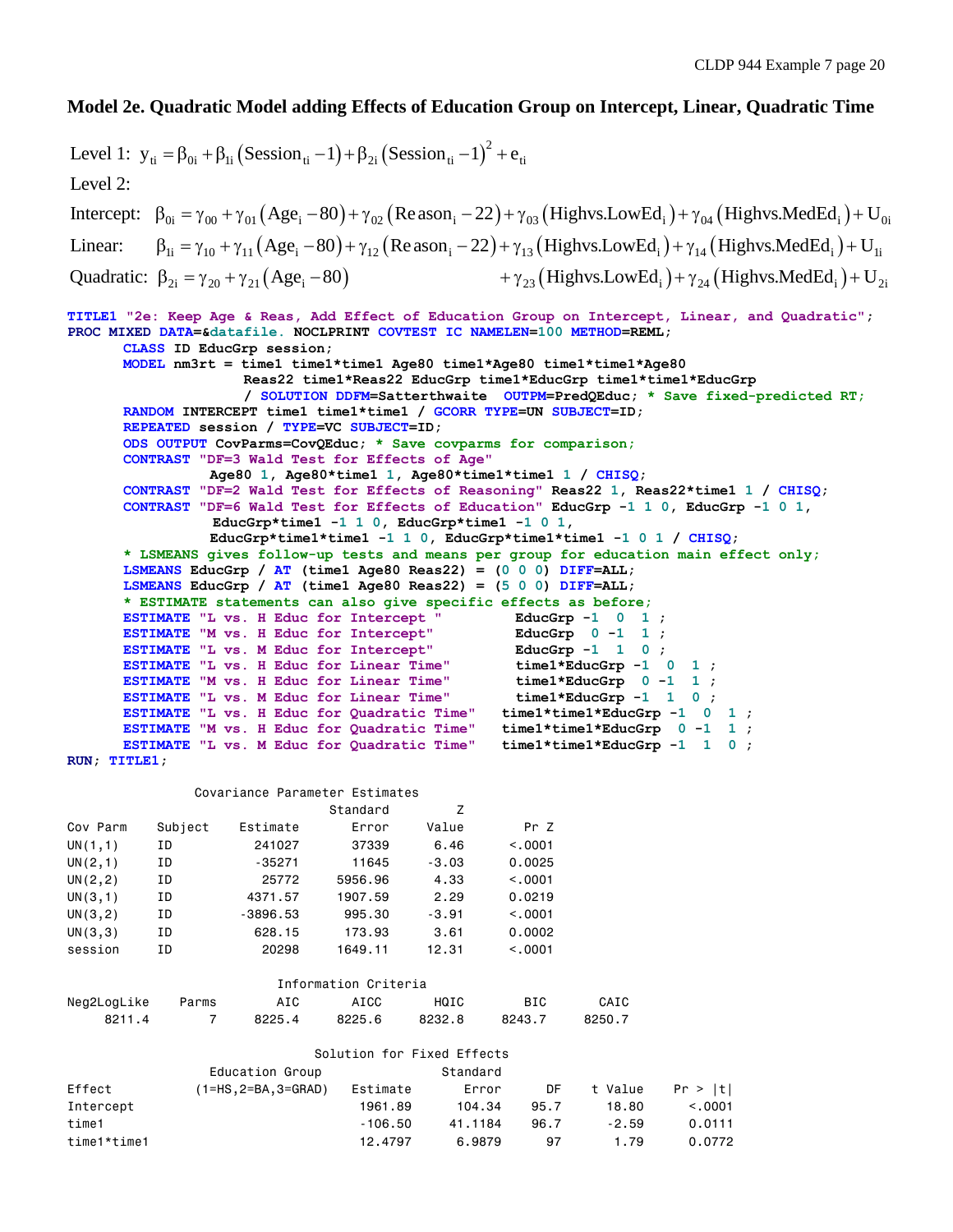| Age80               |                | 20,2894    | 8,7750         | 97.5 | 2.31    | 0.0229 |
|---------------------|----------------|------------|----------------|------|---------|--------|
| time1*Age80         |                | $-4.5759$  | 3,3351         | 98   | $-1.37$ | 0.1732 |
| time1*time1*Age80   |                | 0.6177     | 0.5646         | 97   | 1.09    | 0.2767 |
| Reas22              |                | $-36.6221$ | 11,0407        | 96   | $-3.32$ | 0.0013 |
| time1*Reas22        |                | 2.9786     | 1.3130         | 96.1 | 2.27    | 0.0255 |
| EducGrp             |                | $-51.3792$ | 154.85         | 96.3 | $-0.33$ | 0.7408 |
| EducGrp             | $\overline{2}$ | 37.6426    | 123,90         | 95.4 | 0.30    | 0.7619 |
| EducGrp             | 3              | 0          | $\blacksquare$ |      |         |        |
| time1*EducGrp       |                | $-70.2451$ | 60.3032        | 97.1 | $-1.16$ | 0.2469 |
| time1*EducGrp       | 2              | $-4.3577$  | 49,1299        | 96.5 | $-0.09$ | 0.9295 |
| time1*EducGrp       | 3              | 0          |                |      |         |        |
| time1*time1*EducGrp |                | 11,0653    | 10.2358        | 97   | 1.08    | 0.2824 |
| time1*time1*EducGrp | 2              | $-1.4641$  | 8,3545         | 97   | $-0.18$ | 0.8612 |
| time1*time1*EducGrp | 3              | 0          | ٠              |      |         |        |

### Type 3 Tests of Fixed Effects

|                     | Num | Den  |         |         |
|---------------------|-----|------|---------|---------|
| Effect              | DF  | DF   | F Value | Pr > F  |
| time1               | 1   | 96.5 | 35.77   | < 0.001 |
| time1*time1         |     | 97   | 17.62   | < 0.001 |
| Age80               | 1   | 97.5 | 5.35    | 0.0229  |
| time1*Age80         | 1   | 98   | 1.88    | 0.1732  |
| time1*time1*Age80   |     | 97   | 1.20    | 0.2767  |
| Reas22              |     | 96   | 11.00   | 0.0013  |
| time1*Reas22        | 1   | 96.1 | 5.15    | 0.0255  |
| EducGrp             | 2   | 96.1 | 0.23    | 0.7965  |
| time1*EducGrp       | 2   | 97   | 0.92    | 0.4012  |
| time1*time1*EducGrp | 2   | 97   | 1.05    | 0.3545  |

I normally skip this box if the CLASS statement is not used for predictors, but here the last three entries give us the omnibus (df=2) tests for whether there are any education group differences on the intercept, linear, or quadratic time slopes, not just pairwise comparisons.

|       |  |                                 | Estimates  |          |      |         |         |
|-------|--|---------------------------------|------------|----------|------|---------|---------|
|       |  |                                 |            | Standard |      |         |         |
| Label |  |                                 | Estimate   | Error    | DF   | t Value | Pr >  t |
|       |  | L vs. H Educ for Intercept      | 51,3792    | 154.85   | 96.3 | 0.33    | 0.7408  |
|       |  | M vs. H Educ for Intercept      | -37.6426   | 123.90   | 95.4 | $-0.30$ | 0.7619  |
|       |  | L vs. M Educ for Intercept      | 89,0218    | 134.02   | 96.8 | 0.66    | 0.5081  |
|       |  | L vs. H Educ for Linear Time    | 70.2451    | 60.3032  | 97.1 | 1.16    | 0.2469  |
|       |  | M vs. H Educ for Linear Time    | 4.3577     | 49.1299  | 96.5 | 0.09    | 0.9295  |
|       |  | L vs. M Educ for Linear Time    | 65,8874    | 51,7661  | 97.4 | 1.27    | 0.2061  |
|       |  | L vs. H Educ for Quadratic Time | $-11.0653$ | 10.2358  | 97   | $-1.08$ | 0.2824  |
|       |  | M vs. H Educ for Quadratic Time | 1.4641     | 8.3545   | 97   | 0.18    | 0.8612  |
|       |  | L vs. M Educ for Quadratic Time | $-12.5294$ | 8.7793   | 97   | $-1.43$ | 0.1567  |

| Contrasts                               |     |      |            |         |            |        |  |  |  |  |
|-----------------------------------------|-----|------|------------|---------|------------|--------|--|--|--|--|
|                                         | Num | Den  |            |         |            |        |  |  |  |  |
| Label                                   | DF  | DF   | Chi-Square | F Value | Pr > Chisq | Pr > F |  |  |  |  |
| DF=3 Wald Test for Effects of Age       |     | 98.1 | 5.49       | 1.83    | 0.1395     | 0.1469 |  |  |  |  |
| DF=2 Wald Test for Effects of Reasoning |     | 96   | 11.70      | 5.85    | 0.0029     | 0.0040 |  |  |  |  |
| DF=6 Wald Test for Effects of Education | 6   | 96.4 | 4.59       | 0.76    | 0.5976     | 0.5994 |  |  |  |  |

| Least Squares Means |     |       |       |        |          |         |      |         |            |                      |
|---------------------|-----|-------|-------|--------|----------|---------|------|---------|------------|----------------------|
| Standard<br>Educ    |     |       |       |        |          |         |      |         |            |                      |
| Effect              | Grp | time1 | Age80 | Reas22 | Estimate | Error   | DF   | t Value | Pr ><br> t |                      |
| EducGrp             |     | 0.00  | 0.00  | 0.00   | 1910.51  | 112.41  | 96.1 | 17.00   | < 0.0001   | In LSMEANS, you      |
| EducGrp             | 2   | 0.00  | 0.00  | 0.00   | 1999.53  | 69,2506 | 96.3 | 28.87   | < 0.0001   | must specify a value |
| EducGrp             | 3   | 0.00  | 0.00  | 0.00   | 1961.89  | 104.34  | 95.7 | 18,80   | < 0.0001   | at which to hold     |
| EducGrp             |     | 5,00  | 0.00  | 0.00   | 1615.41  | 95,7317 | 96   | 16.87   | < 0.0001   | each continuous      |
| EducGrp             | 2   | 5,00  | 0.00  | 0.00   | 1720.63  | 59,0105 | 96.1 | 29,16   | < 0.0001   | predictor.           |
| EducGrp             | 3   | 5,00  | 0.00  | 0.00   | 1741.38  | 88,7887 | 95.9 | 19.61   | < 0.0001   |                      |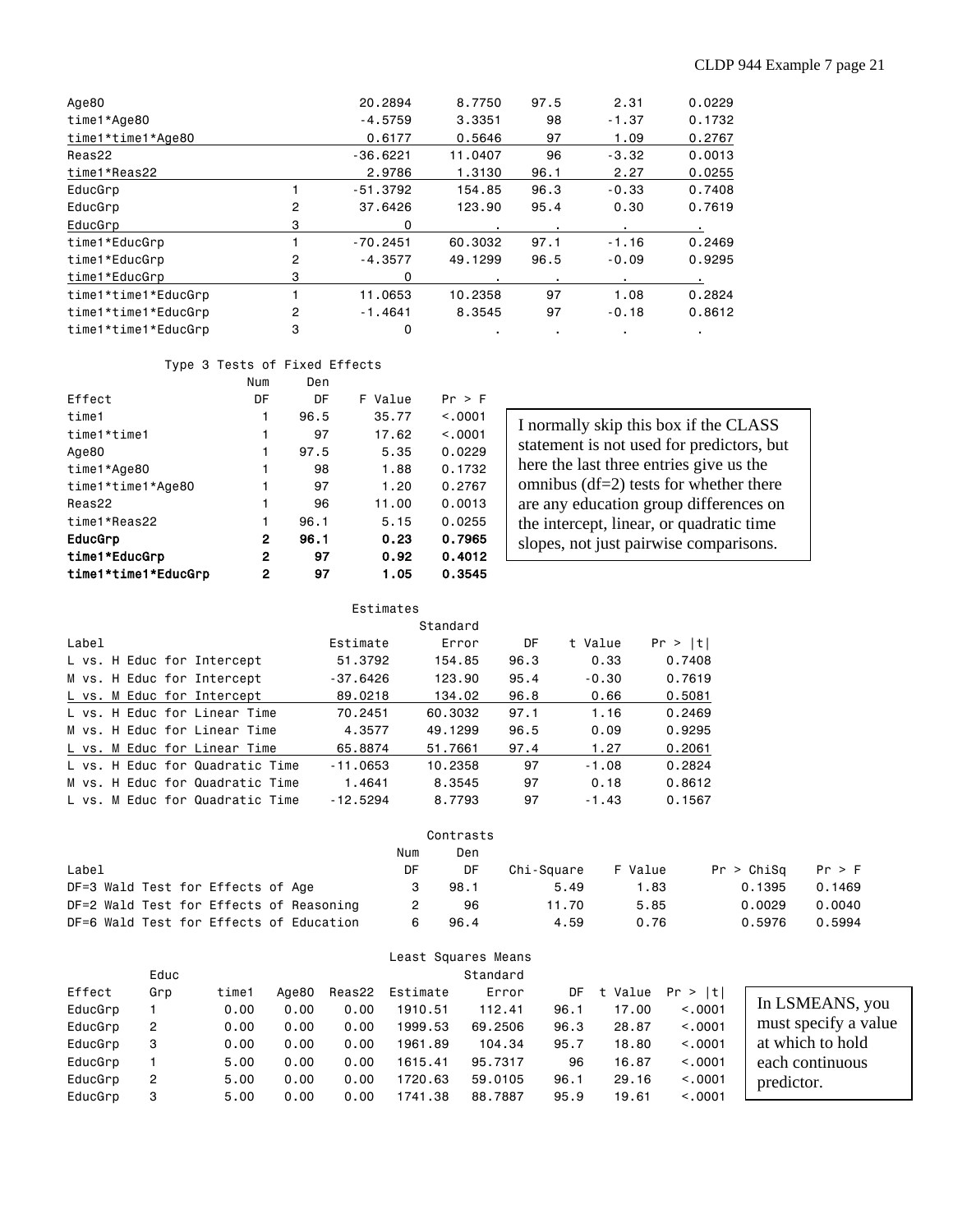### Differences of Least Squares Means

|         | Educ | Educ           |       |       |      |                 | Standard |      |            |         |
|---------|------|----------------|-------|-------|------|-----------------|----------|------|------------|---------|
| Effect  | Grp  | Grp            | time1 | Aae80 |      | Reas22 Estimate | Error    | DF   | Value<br>t | Pr >  t |
| EducGrp |      | $\overline{2}$ | 0.00  | 0.00  | 0.00 | $-89.0218$      | 134.02   | 96.8 | $-0.66$    | 0.5081  |
| EducGrp |      | 3              | 0.00  | 0.00  | 0.00 | $-51.3792$      | 154.85   | 96.3 | $-0.33$    | 0.7408  |
| EducGrp | 2    | 3              | 0.00  | 0.00  | 0.00 | 37.6426         | 123,90   | 95.4 | 0.30       | 0.7619  |
| EducGrp |      | 2              | 5,00  | 0.00  | 0.00 | $-105.22$       | 114.33   | 96.2 | $-0.92$    | 0.3597  |
| EducGrp |      | 3              | 5,00  | 0.00  | 0.00 | $-125.97$       | 131.97   | 96.1 | $-0.95$    | 0.3422  |
| EducGrp | 2    | 3              | 5.00  | 0.00  | 0.00 | $-20.7486$      | 105.35   | 95.9 | $-0.20$    | 0.8443  |

# **Syntax and output from additional macros for effect size:**

**\* Calculate Total R2 change relative to model with reasoning\*linear only; %***TotalR2***(DV=nm3rt, PredFewer=PredLReas, PredMore=PredQEduc);**

#### Total R2 (% Reduction) for PredLReas vs. PredQEduc

|           | Pred    |         | Total               |
|-----------|---------|---------|---------------------|
| Name      | Corr    | TotalR2 | R <sub>2</sub> Diff |
| PredLReas | 0.40008 | 0.16006 |                     |
| PredQEduc | 0.41510 | 0.17231 | 0.012242            |

**\* Calculate PseudoR2 relative to model with reasoning\*linear only; %***PseudoR2***(NCov=7, CovFewer=CovLReas, CovMore=CovQEduc);**

### PsuedoR2 (% Reduction) for CovLReas vs. CovQEduc

| Name     | CovParm  | Subject | Estimate | StdErr  | ZValue | ProbZ   | PseudoR2    |
|----------|----------|---------|----------|---------|--------|---------|-------------|
| CovLReas | UN(1,1)  | ΙD      | 235909   | 36153   | 6.53   | < 0.001 |             |
| CovLReas | UN(2, 2) | ΙD      | 25707    | 5883.65 | 4.37   | < 0.001 | ٠           |
| CovLReas | UN(3,3)  | ΙD      | 629.52   | 172.50  | 3.65   | 0.0001  | ٠           |
| CovLReas | session  | ΙD      | 20298    | 1649.11 | 12.31  | < 0.001 |             |
| CovQEduc | UN(1,1)  | ΙD      | 241027   | 37339   | 6.46   | < 0.001 | $-0.021693$ |
| CovQEduc | UN(2, 2) | ΙD      | 25772    | 5956.96 | 4.33   | < 0.001 | $-0.002519$ |
| CovQEduc | UN(3,3)  | ΙD      | 628.15   | 173.93  | 3.61   | 0.0002  | 0.002185    |
| CovQEduc | session  | ΙD      | 20298    | 1649.11 | 12.31  | < 0.001 | $-0.000000$ |

Based on the lack of significance of the effect of education, I'd say we're done with this model (I had previously tried age\*reasoning, and none of those higher-order effects were significant). The age\*quadratic interaction could probably be removed, but I choose to leave it in as a control.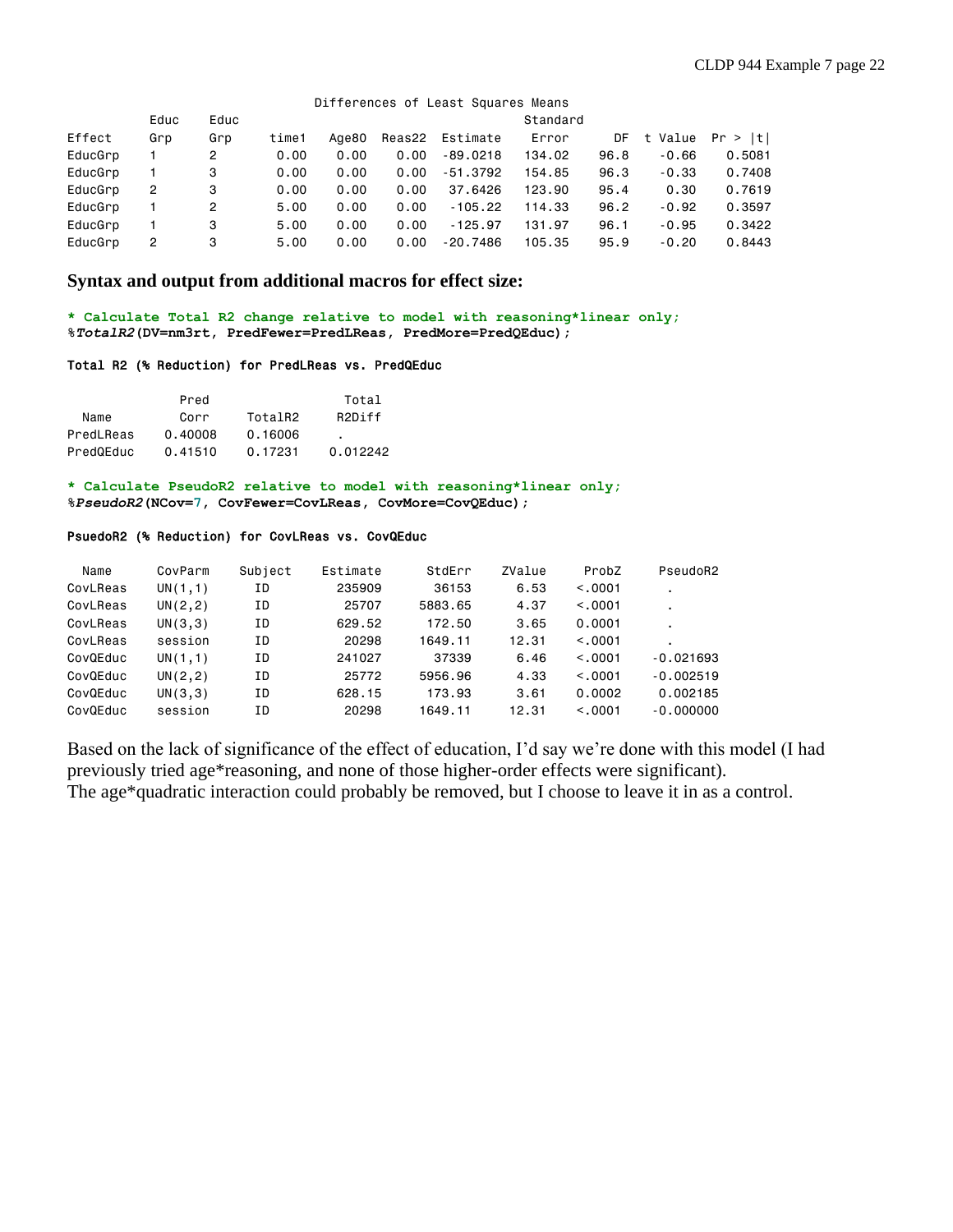# **Simple Processing Speed: Example Conditional Models of Change Results**

The extent to which individual differences in response time (RT) over six sessions for a simple processing speed test (number match three) could be predicted from baseline age, abstract reasoning, and education level was examined in a series of multilevel models (i.e., general linear mixed models) in which the six practice sessions were nested within each participant. Residual maximum likelihood (REML) was used in estimating and reporting all model parameters; denominator degrees of freedom were estimated using the Satterthwaite method. The significance of new fixed effects were evaluated with univariate and multivariate Wald tests. Session (i.e., the index of time) was centered at the first occasion, age was centered at 80 years, abstract reasoning was centered at 22 (near the mean of the scale), and graduate-level education was the reference group for education level (with separate contrasts for high school or less and for bachelor's level education).

# **Piecewise Time Models**

The best-fitting unconditional growth model specified linear decline from sessions 1–2 and a second, more shallow rate of linear decline from sessions 2–6, along with significant individual differences in the intercept and in each linear slope. Accordingly, effect size was evaluated via pseduo- $R^2$  values for the proportion reduction in each random effect variance, as well as with total- $R^2$ , the squared correlation between the actual outcome values and the outcomes predicted by the model fixed effects. In the unconditional growth model, the fixed effects for linear and quadratic change across sessions accounted for approximately 4% of the total variation in RT.

Next, age was added as a predictor of the intercept and each linear slope. Although the three effects of age together resulted in a significant omnibus effect,  $F(3, 99) = 4.08$ ,  $p < .01$ , only the fixed effect of age on the intercept was significant, indicating that for every additional year of age above 80, RT at the first session was predicted to be significantly higher (slower) by 29.78 ( $p < .001$ ). In terms of pseudo-R<sup>2</sup>, age accounted for 10.56% of the level-2 random intercept variance, 1.90% of the level-2 random variance in linear change from sessions 1–2, and 0.91% of the level-2 random variance in linear change from sessions 2–6. As expected given that baseline age is a time-invariant predictor, the level-1 residual variance was not reduced. The cumulative total- $R^2$  from session and age was  $R^2 = .11$ , approximately a 7% increase due to age. Although the interactions of age with the linear piecewise slopes were not significant, they were retained in the model to fully control for age effects before examining the other predictors.

Abstract reasoning was then added as a predictor of the intercept and each linear slope. The three effects of abstract reasoning together resulted in a significant omnibus effect,  $F(3, 98) = 3.50$ ,  $p = .02$ . The significant fixed effects of abstract reasoning on the intercept and first slope indicated that for every additional unit of reasoning above 22, RT at the first session was predicted to be significantly lower (faster) by 27.10 ( $p < .001$ ) and to decrease by an additional 4.71 ms by session 2.The nonsignificant effect of reasoning on the second slope was retained to facilitate interpretation of the separate effects of reasoning on each aspect of change. Reasoning accounted for 4.76% of the level-2 random intercept variance, none of the level-2 random first slope variance, and 0.70% of the level-2 second slope variance. The cumulative total- $R^2$  from session, age, and reasoning was 16%, approximately a 5% increase due to reasoning.

Education level (high school or less, bachelor's level, or graduate level) was then added as a predictor of the intercept and each linear slope. These six effects of education did not significantly improve model fit,  $F(6, 96) = 0.73$ ,  $p = .63$ . No omnibus main effects of education level on the intercept, linear, or quadratic slopes were significant, and no pairwise comparisons were significant as well. Education accounted for no measurable variance in the level-2 random intercept or either level-2 random linear slope. The cumulative  $R^2$  from session, age, reasoning, and education was total- $R^2$  = .17, approximately a 1% increase due to education.

Finally, we examined the interactive effects of age and reasoning in predicting the intercept and each linear slope, although none was significant.

(From here one might remove nonsignificant model effects and/or add other effects as needed to fully answer all research questions…)